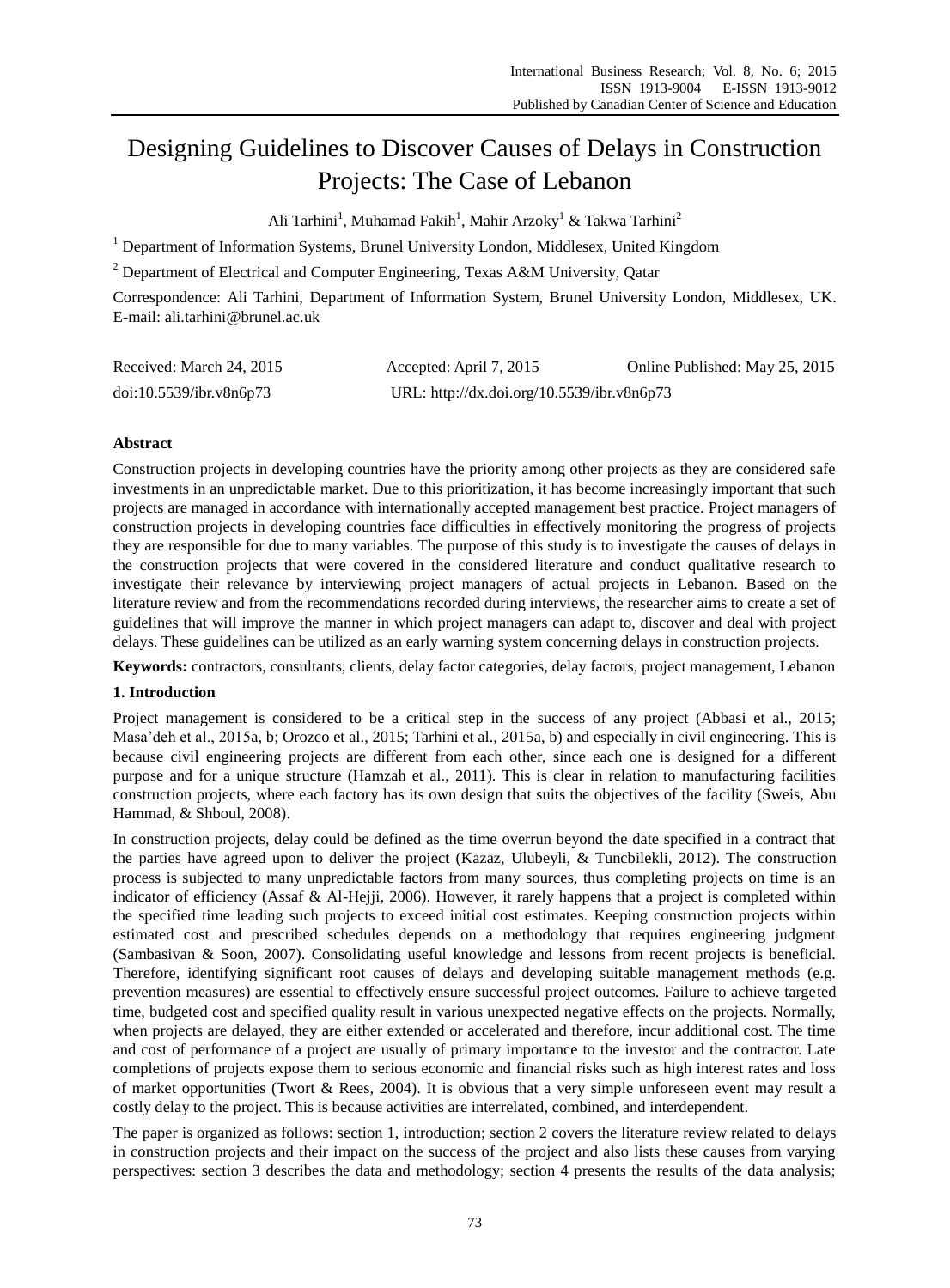section 5 discusses the main findings; section 6 presents the main conclusions and outlines future work.

#### **2. Literature Review**

In comparison with other industries the construction industry has distinct characteristics. These include one-off projects, site production, and temporary organization (Sweis et al., 2008). The planning and scheduling processes of construction projects are challenging tasks and the decisions taken in the planning stage have a major impact on the success of project execution from its early imaginary stage to the project completion stage by avoiding delays that come along the way and dealing with them in a strict and specific time frame (Sweis et al., 2008).

#### *2.1 Type of Delays*

Delay concerns are very common in construction projects. It is unrealistic to believe that all causes of delay are preventable or controllable; some delays are excusable and legitimate while others are not. Many articles and studies conducted on causes of delay in construction projects, both locally and internationally, have been reviewed. Consolidating useful knowledge from related research and lessons from recent projects are beneficial to delay management. Delayed achievement of projects is commonly caused by the reactions or inactions of the project body including the employer, contractor, subcontractors, project designers/ supervisors and other factors. Based on these causes, three major divisions of delays are commonly identified: excusable, non-excusable and compensable delays (Braimah, 2008). The employer is commonly responsible for excusable delays. Those delays are out of the control of employers, for example: unfortunate weather conditions. A compensable delay is one for which the contractor is designated to pay the cause of the delay. It is not the responsibility of the contractor. Whether a delay is excusable or compensable is a matter of the allocation of risk between the contractor and the employer (Chai & Yusof, 2013). Examples include additional work ordering variations and additional work for the contractor. The risk of delays from events over which neither party has control, for example strikes and acts of God, are usually shared. "Excusable non-compensable" delay is a type of delay in which the contractors frequently ask for extension of time but do not recover any additional payment.

"Non-excusable, non-compensable" delay is a type of delay in which its effects are within the control of the contractor, for example shortage of equipment or laborers. Delays are also differentiated between "critical" and "non-critical". Critical delays are those that cause delay to project completion dates while non- critical ones influence the progress, but not the achievement of the project. This contributes to the high importance linked to the use of critical path method (CPM) of scheduling for justifying or contradicting time relevant claims such as postponement of time and prolongation cost (De Marco et al., 2009).

The terms "concurrent delays", "independent delays" and "serial delays" are also used to illustrate delays based on the interrelation of the above delay types with respect to their time of occurrence and duration. On the other hand, serial delays occur consecutively in sequence and do not overlap with each other on an appropriate network line while independent delays are delays that arise in isolation or without other successive or concurrent delays. "Concurrent delays" are type of delays in which two or more delays occur or effects overlap. Chai and Yusof (2013) defined concurrent delays as the position in which two or more delays happen at the same time. Each of the delays must separately influence the critical path. Concurrent delay is also used to refer to the existence of two or more delay activities at distinctive times but when their outcomes are perceived at the same time. Figure 1 allocates the different types of delays based on their different aspects.



Figure 1. Construction delay and disruption analysis methodologies (Braimah, 2008)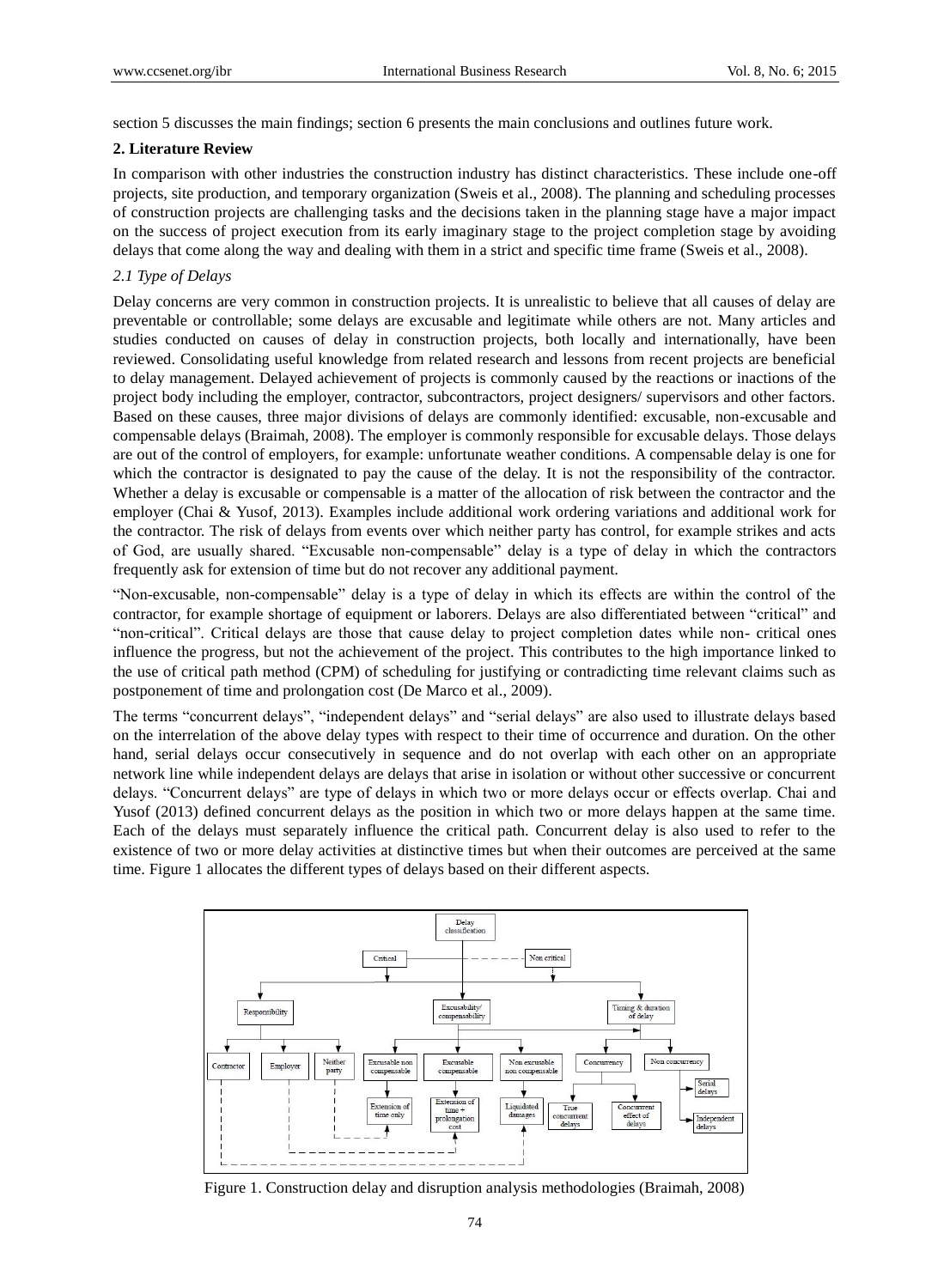## *2.2 Overview of Delays in Construction Projects*

Most delays might affect the reputation of contractors and thus it's important to determine the significant delay causes so that relevant management efforts can be made to control such affected projects (Alhomadi et al., 2011). Moreover, in many cases the root causes for delays might be common and controllable by effective risk management and knowledge-based planning with specific arrangements.

Assaf and Al-Hejji (2006) outlined 56 main causes of delay in large construction projects. He assembled the delay factors into nine major groups with different levels of importance to different parties. The most important causes of delay conducted in large construction buildings were delays in payments to contractors, design changes, delay for approval for the shop drawings, conflicts in work schedules of subcontractors, slow decision making, inadequate labor skills. Al-Shahrani (2009) classified and identified sixty causes in public water and sewage projects delays. He concluded the following: delays occur frequently in medium and large size projects, and are considered severe in small projects.

Chan and Kumaraswamy (1997) evaluated 83 potential delay factors in Hong Kong construction projects and found five principal factors: client-initiated variations, unforeseen site conditions, slow decision making, poor risk management and supervision, and work variations. Kikwasi (2013) found out influencing factors on 31 high-rise projects in Tanzania. The major factors influencing cost overrun are material cost increase due to inflation, inaccurate material estimation and degree of complexity. While in time overrun, the most important factors causing delays are design changes, poor labor productivity, inadequate planning, and resource shortages.

Abd El-Razek et al. (2008) mentioned that delays can be caused by all parties involved in a project when he investigated the causes of delays in highway construction in Thailand. However the main causes come from inadequacy of sub-contractors, insufficient resources, incomplete and unclear drawings and differences/misunderstandings between consultants and contractors. The study suggested that delay can be minimized by discussions that lead to understanding.

A study by Al-Momani (2000) investigated the causes of delay in 130 public projects in Jordan. The main causes were related to designer, user changes, weather, site conditions, late deliveries, economic conditions and increase in quantity. Al-Barak (1993) discussed the main causes of failure in the construction industry in Saudi Arabia. The prevalent factors were lack of experience, poor estimation practices, poor contract management, shortage of material, improper planning and changes in site conditions.

A study about delays in building projects by Ogunlana et al. (2006) in Thailand concluded that the problems of the construction industry can be stratified in 3 layers, 1) problems caused by clients and consultants, 2) problems caused by incompetence of contractors and 3) problems of inadequacy in industry infrastructure, mainly supply of resources.

From the viewpoint of owners, contractors and architectural/engineering firms the causes of delays in the construction industry in Lebanon (Mezher & Tawil, 1998) were that owners were more concerned with financial issues. While consultants considered project management issues to be the most important of causes of delays, contractors regarded contractual relationships as the most important. The investigations of Faridi and El-Sayegh (2006) in the UAE construction industry revealed specific causes of delays such as: preparation and approval of drawings, inadequate pre-project planning, slowness of the owners decision-making process, shortage of manpower, poor supervision, poor site management, productivity of man power, skill of manpower, non-availability of materials, obtaining permit and/or approvals, municipality/different government authorities and financing by contractors during construction. The discovered delay factors in the literatures are presented in Table 1.

## **3. Methodology**

This research aims to identify the causes of delays in construction projects in order to create a set of guidelines that can be used to monitor construction projects more effectively and time efficiently.

## *3.1 Research Approach*

This project is divided into phases and each one of these stages has two objectives. The detailed explanation of each phase and its objectives are explained in the following sections.

## 3.1.1 Exploratory Phase

This phase can be considered as the secondary research in this study, in which the first objective in this project, which concerns conducting an advanced research and literature review in order to identify the issues, and delay causes that face construction projects, is completed. This advanced research is based on information from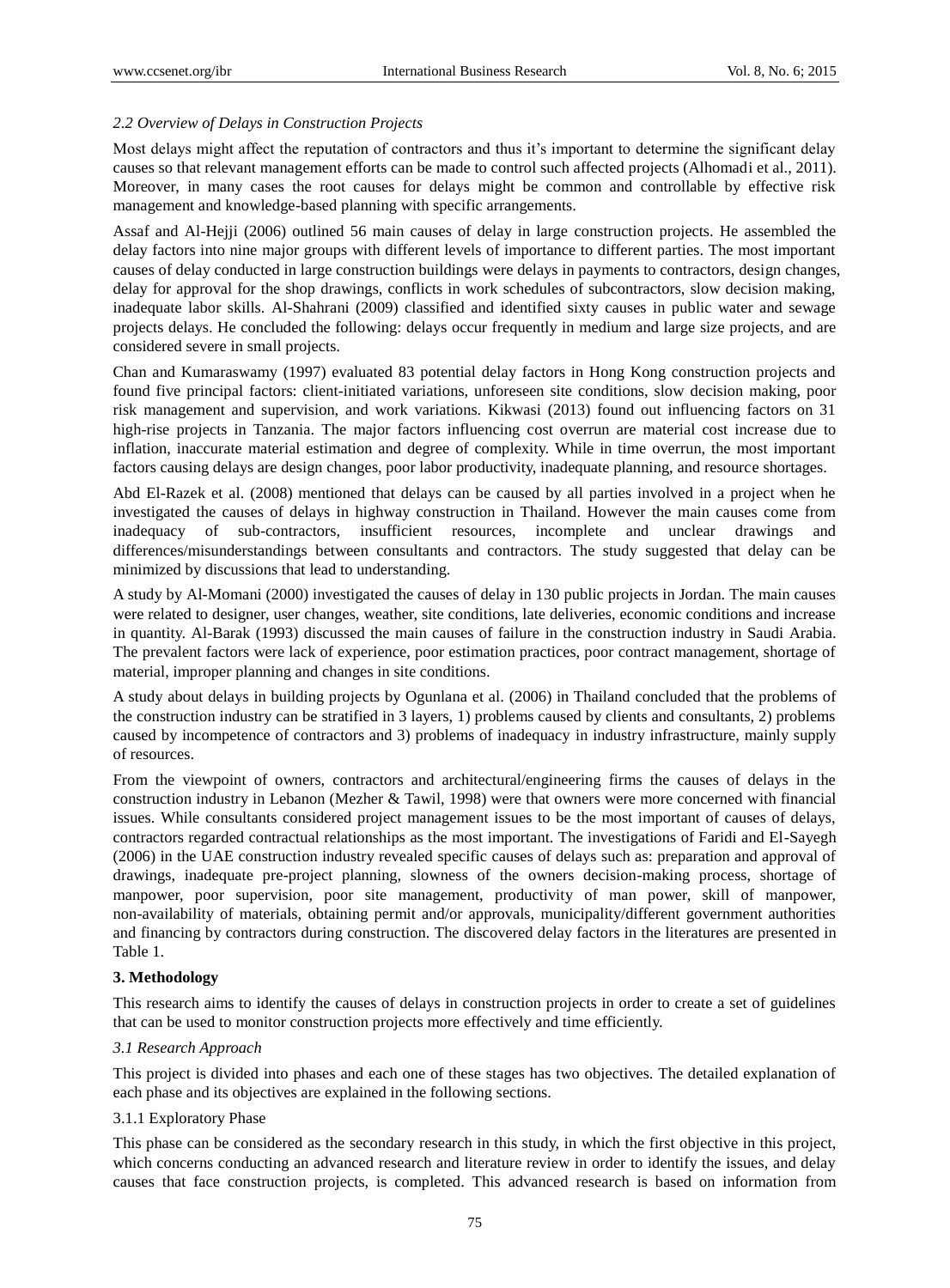literature investigating this phenomenon. The literature review aims to analyze previous scientific journal articles covering the topic of delays and their causes in construction engineering. This task uses key words such as:

- Delays in construction in projects;
- Lateness in construction projects.

Subsequently the factors identified in each related paper were recorded in order to be used later during the interviews with construction project managers. The remainder of the literature review considers the solutions for discovering delays in construction projects suggested by the authors of the scientific papers related to the topic. Again, these discovered techniques are investigated during the interviews. The key words for this part of the research are:

- Construction project performance monitoring;
- Monitoring and evaluating the construction projects progress;
- Predicting delays in construction projects.

#### *3.2 Data Collection Phase*

In this phase, a mix of case study and qualitative research methods was used to gather the required data about the question in study. Qualitative methods were used to conduct on-site interviews with project managers as it enables the researcher to record their points of view regarding the discovered causes of delays and the available solutions in the literature. Also, it also helped in understanding their own project monitoring in the construction projects as well as eliciting their recommendations regarding how to improve the process, procedures and techniques of monitoring. Among all different types of interviews, including, structured interviews, unstructured interviews and semi-structured interviews (Guion, Diehl, & McDonald, 2011; Myers & Newman, 2007; Alenezi et al., 2015, Tarhini et al., 2015c,d, El-Masri et al., 2015), the latter was used to collect the required data from the interviewees for this study. The length of each interview was about 60 minutes. Each interview was divided into three parts. The first part recorded participants" point of views regarding the importance of the delay factors. The second part measured the effectiveness of the solution suggested by the authors. The last part provided the interviewee with the opportunity to present his\her own observations about how to discover and reduce the causes of delays.

#### *3.3 Data Analysis and Framework Designing Phase*

The data analysis starts with coding, in which the researcher determines the data"s subject and decides the categories of data and names and labels them. Also, thematic analysis was used to identify patterns and themes in the analyzed data. Moreover, Semiotic study was used to identify the hidden meanings and specific details in the analyzed interviews. Finally, the narrative analysis was done, where the researchers rephrased the interviewees" sentences in an easier way (Liamputtong, 2009).

Interviews contents were recorded in the form of written transcripts. The essential information of the interviews was extracted manually in harmony with content analysis rules where content analysis is a method of analyzing written, verbal or visual communication messages (Cole, 1988). Content analysis is used to analyze qualitative data, which is the method used to conduct this research (Elo & Kyngas, 2008). Texts can be defined broadly as interviews and occurrence of communicative language. To complete the content analysis, the interview text is detailed, into convenient categories with different levels, word, sentence, meaning, phrase or theme and then examined using relational analysis. According to (Gavanagh, 1997), words and phrases that are classified into the same category, share the same meaning. One advantage of the content analysis is that it discovers relations in the texts or transcripts, and as a result discovers the central aspect of social interaction and allows for qualitative operations.

There are two approaches to conducting content analysis, the inductive and deductive approach. The deductive method is the one used during this project, as the structure of analysis was operationalized, based on previous knowledge (Elo & Kyngas, 2008). The previous knowledge mentioned here that is relevant to current research was gained through literature review, mentioned earlier in the exploratory phase. The causes of delays and solutions discovered in the literature and the origins of delay identified from the content analysis of the data collected from the interviews was compared and discussed. This helped in developing the framework or guidelines relevant to the aim of this research.

#### **4. Data Analysis**

The interviews were conducted with 9 Project managers and 15 site engineers. The project managers surveyed have an average experience of about 14 years, while site engineers have an average project management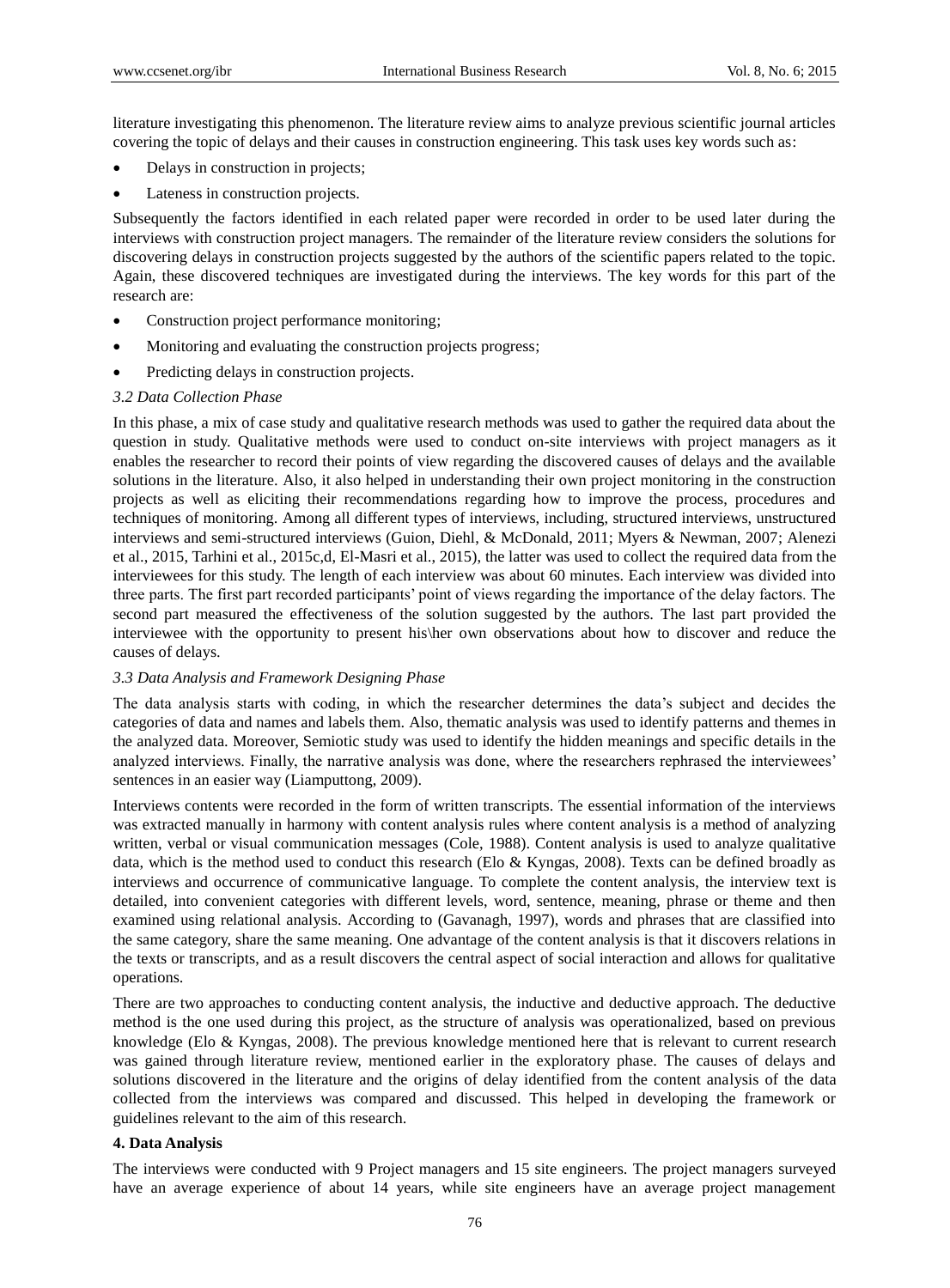practical experience of approximately 9 years. During the interviews, the researcher asked the participants to provide an estimation of importance for each delay factor. The options were:

- Not important at all;
- Not important;
- Neutral;
- Important;
- Very important.

Table 1 presents the analysis for the data collected from those interviews, as explained previously. The numbers in the last five columns of the table show how many interviewees agreed on the same option from the list above. In this way, the researcher was able to discover the order of importance for each factor.

|  |  |  | Table 1. Agreement among participants on the importance of the factors |  |
|--|--|--|------------------------------------------------------------------------|--|
|  |  |  |                                                                        |  |

|                | 1st column= Not Important at All                                                                                                     |                  |                  |                |              |                |
|----------------|--------------------------------------------------------------------------------------------------------------------------------------|------------------|------------------|----------------|--------------|----------------|
|                | 2nd column= Not important                                                                                                            |                  |                  |                |              |                |
|                | 3rd column= Neutral                                                                                                                  |                  |                  |                |              |                |
|                | 4th column= Important                                                                                                                |                  |                  |                |              |                |
|                | 5th column= Very Important                                                                                                           |                  |                  |                |              |                |
|                | B1. Client Related Factors (Odeh & Battaineh, 2002; Sambasivan & Soon, 2007)                                                         |                  |                  |                |              |                |
|                | Total interviewee=24                                                                                                                 |                  |                  |                |              |                |
| 1              | Finance and payments of completed work                                                                                               | $\overline{0}$   | $\overline{0}$   | 1              | 5            | 18             |
| $\overline{2}$ | Owner interference                                                                                                                   | $\mathbf{0}$     | $\overline{0}$   | 9              | 9            | 6              |
| 3              | Slow decision making                                                                                                                 | $\mathbf{0}$     | $\overline{0}$   | 10             | 11           | 3              |
| 4              | Unrealistic contract duration imposed by owners                                                                                      | $\mathbf{0}$     | 3                | 2              | 10           | 9              |
| 5              | Client-initiated variations                                                                                                          | $\Omega$         | $\overline{0}$   | 9              | 13           | $\overline{c}$ |
|                | B2. Contractor Related Factors (Odeh & Battaineh, 2002; Assaf & Al-Hejji 2006; Hamzah, Khoiry, Arshad, Tawil & Che Ani, 2011; Doloi, |                  |                  |                |              |                |
|                | Sawhney, Iyer, & Rentala, 2012; Kazaz, Ulubeyli, & Tuncbilekli, 2012)                                                                |                  |                  |                |              |                |
| 6              | Conflicts in sub-contractors schedule in execution of project Contractor                                                             | $\overline{0}$   | $\boldsymbol{0}$ | 10             | 9            | 5              |
| $\tau$         | Delays in sub-contractors work                                                                                                       | $\mathbf{0}$     | 3                | 3              | 12           | 6              |
| 8              | Poor qualification of the contractor technical staff                                                                                 | 3                | 3                | 9              | $\mathbf{1}$ | 6              |
| 9              | Site management                                                                                                                      | $\mathbf{0}$     | $\overline{0}$   | 5              | 10           | 9              |
| 10             | Inadequate contractor experience                                                                                                     | 0                | 0                | 8              | 10           | 6              |
| 11             | Lack of contractor's administrative personnel                                                                                        | $\mathbf{0}$     | $\overline{4}$   | 11             | 6            | 3              |
| 12             | Shortage of technical professionals in the contractor's organization                                                                 | $\mathbf{0}$     | $\overline{0}$   | $\tau$         | 14           | 3              |
| 13             | Insufficient coordination among the parties by the contractor                                                                        | $\Omega$         | 5                | $\mathbf{0}$   | 13           | 6              |
| 14             | Delay to furnish and deliver the site to the contractor by the owner                                                                 | $\Omega$         | $\Omega$         | 9              | 11           | $\overline{4}$ |
| 15             | Delay in mobilization 14 Safety rules and regulations are not followed within the contractor's<br>organization                       | $\boldsymbol{0}$ | 5                | $\overline{4}$ | 12           | 3              |
| 16             | Incompetent technical staff assigned to the project                                                                                  | $\mathbf{0}$     | $\boldsymbol{0}$ | 13             | 5            | 6              |
| 17             | Improper technical studies by the contractor during the bidding stage                                                                | $\mathbf{0}$     | 8                | 4              | 6            | 6              |
| 18             | Poor planning and scheduling of the project by the contractor                                                                        | 2                | $\overline{4}$   | $\mathbf{0}$   | 10           | 5              |
| 19             | Improper handling of the project progress by the contractor                                                                          | $\mathbf{0}$     | $\overline{0}$   | 9              | 9            | 6              |
| 20             | Ineffective quality control by the contractor                                                                                        | $\mathbf{0}$     | 3                | 9              | 8            | 4              |
| 21             | Use of unacceptable construction techniques by the contractor                                                                        | 4                | $\overline{c}$   | 3              | 12           | 3              |
| 22             | Bureaucracy                                                                                                                          | $\mathbf{0}$     | $\overline{0}$   | 8              | 11           | 5              |
| 23             | Financial difficulties faced by the contractor                                                                                       | $\mathbf{0}$     | $\mathbf{1}$     | 8              | 12           | 3              |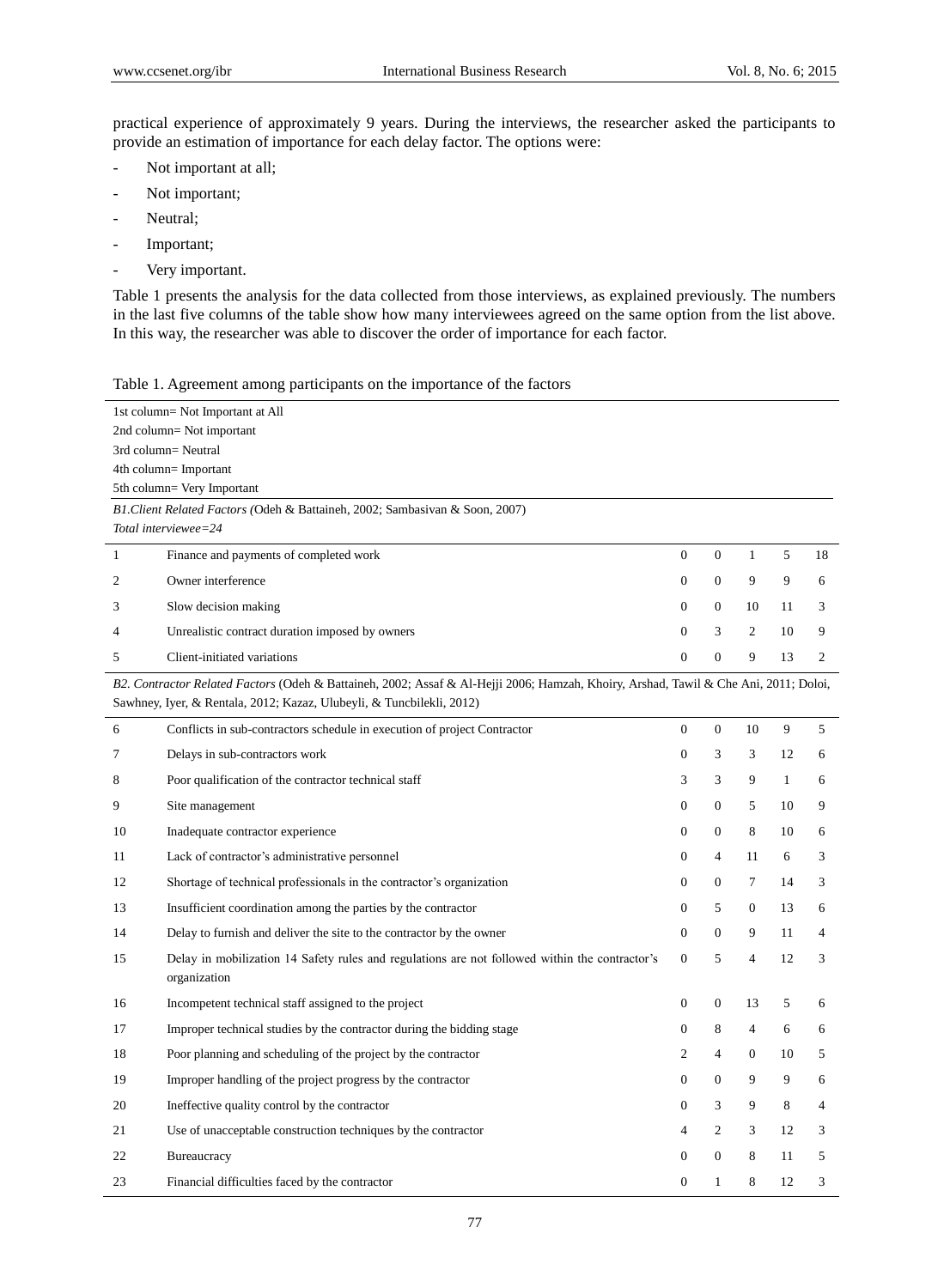l,

| 24 | Delays in contractor's payments to subcontractors Owner  | $\Omega$     | $\overline{4}$ | 5              | 6  | 9  |
|----|----------------------------------------------------------|--------------|----------------|----------------|----|----|
| 25 | Delay in contractor's claims settlements                 | $\Omega$     | $\overline{4}$ | 8              | 5  | 7  |
| 26 | Work suspensions by the owner                            | $\Omega$     | $\overline{2}$ | $\overline{2}$ | 9  | 11 |
| 27 | Too many change orders from owner                        | $\mathbf{0}$ | $\mathbf{0}$   | 3              | 6  | 15 |
| 28 | Slow decisions making from owner                         | $\Omega$     | $\theta$       | 1              | 17 | 6  |
| 29 | Inference by the owner in the construction operations    | $\Omega$     | $\Omega$       | $\mathbf{0}$   | 21 | 3  |
| 30 | Financial constraints faced by the owner                 | $\Omega$     | $\theta$       | $\overline{0}$ | 16 | 8  |
| 31 | Insufficient coordination among the parties by the Owner | $\Omega$     | $\overline{4}$ | $\overline{0}$ | 17 | 3  |
| 32 | Rework due errors during construction                    | $\mathbf{0}$ | $\mathbf{0}$   | 5              | 11 | 8  |
| 33 | Improper construction methods implemented by contractor  | $\Omega$     | $\overline{4}$ | 2              | 11 | 7  |
| 34 | Staffing problems                                        | $\mathbf{0}$ | $\theta$       | 10             | 12 | 2  |
| 35 | Change orders                                            | $\mathbf{0}$ | $\mathbf{0}$   | 12             | 5  | 7  |
| 36 | Late project commencement                                | $\mathbf{0}$ | $\theta$       | 10             | 8  | 6  |

B3. Consultant Related Factors (Source: Odeh & Battaineh, 2002; Sweis, Abu Hammad & Shboul, 2008; Hamzah, Khoiry, Arshad, Tawil & Che Ani, 2011)

| 37 | Contract management                                                                         | $\mathbf{0}$     | $\boldsymbol{0}$ | 6              | 12     | 6                |
|----|---------------------------------------------------------------------------------------------|------------------|------------------|----------------|--------|------------------|
| 38 | Late revising and approving the design documents by the owner                               | $\boldsymbol{0}$ | $\boldsymbol{0}$ | $\overline{4}$ | 11     | 9                |
| 39 | Quality assurance                                                                           | $\mathbf{0}$     | 5                | 4              | 12     | 3                |
| 40 | Ambiguities and mistakes in specifications and drawings                                     | $\mathbf{0}$     | $\boldsymbol{0}$ | $\tau$         | 15     | 2                |
| 41 | Delay to furnish and deliver the site to the contractor                                     | $\boldsymbol{0}$ | $\mathbf{1}$     | 5              | 15     | 3                |
| 42 | Change orders by the owner during the construction                                          | $\mathbf{0}$     | $\boldsymbol{0}$ | 6              | 12     | 6                |
| 43 | Conflicts between joint-ownership of the project                                            | $\mathbf{0}$     | $\boldsymbol{0}$ | 9              | 9      | 6                |
| 44 | Unavailability of incentives for contractor for finishing ahead of schedule                 | $\boldsymbol{0}$ | $\,$ 8 $\,$      | $\overline{4}$ | 9      | 3                |
| 45 | Suspension of work                                                                          | $\mathbf{0}$     | $\mathbf{1}$     | 11             | 6      | 6                |
| 46 | Late in reviewing and approving design documents by consultant                              | $\boldsymbol{0}$ | $\boldsymbol{0}$ | 5              | 10     | 9                |
| 47 | Conflicts between consultant and design engineer                                            | $\boldsymbol{0}$ | $\boldsymbol{0}$ | $\mathbf{1}$   | 20     | 3                |
| 48 | Inadequate experience of the consultant                                                     | $\mathbf{0}$     | $\boldsymbol{0}$ | 6              | 9      | 9                |
| 49 | Financial problems (delayed payments, financial difficulties, economic problems)            | $\boldsymbol{0}$ | $\boldsymbol{0}$ | 6              | 15     | 3                |
| 50 | Contract modifications (replace and add new works to the project, change in specifications) | $\mathbf{0}$     | $\overline{0}$   | 3              | 9      | 12               |
| 51 | Lack of coordination with contractor                                                        | $\mathbf{0}$     | $\boldsymbol{0}$ | 3              | 15     | 6                |
| 52 | Lack of working knowledge                                                                   | 3                | $\boldsymbol{0}$ | 9              | 12     | 0                |
| 53 | Supervision too late and slowness in making decisions                                       | $\mathbf{0}$     | $\boldsymbol{0}$ | 8              | 10     | 6                |
| 54 | Slow to give instructions                                                                   | $\overline{0}$   | $\boldsymbol{0}$ | 13             | 8      | 3                |
| 55 | Lack of consultant's experience                                                             | $\boldsymbol{0}$ | $\boldsymbol{2}$ | 10             | 9      | 3                |
| 56 | Incomplete documents                                                                        | $\mathbf{0}$     | $\boldsymbol{0}$ | 3              | 17     | 4                |
| 57 | Lack of consultant's site staff experience (managerial and supervisory personnel)           | $\boldsymbol{0}$ | $\mathbf{1}$     | $\,8\,$        | 12     | 3                |
| 58 | Absence of consultant's site staff                                                          | $\boldsymbol{0}$ | $\boldsymbol{0}$ | 14             | $\tau$ | 3                |
| 59 | Poor qualifications of consultant engineer's staff assigned to the project                  | $\mathbf{0}$     | $\overline{4}$   | $\mathbf{0}$   | 20     | $\mathbf{0}$     |
| 60 | Delay in the approval of contractor submissions by the engineer                             | $\boldsymbol{0}$ | $\boldsymbol{0}$ | 10             | 11     | 3                |
| 61 | Poor communication and coordination between parties                                         | $\boldsymbol{0}$ | $\boldsymbol{0}$ | 3              | 15     | 6                |
| 62 | Slow responses by the consultant engineer regarding testing and inspection                  | $\mathbf{0}$     | $\overline{0}$   | 8              | 15     | 1                |
| 63 | Slow responses by the consultant engineer to contractor inquiries                           | $\boldsymbol{0}$ | $\mathbf{0}$     | 5              | 19     | $\boldsymbol{0}$ |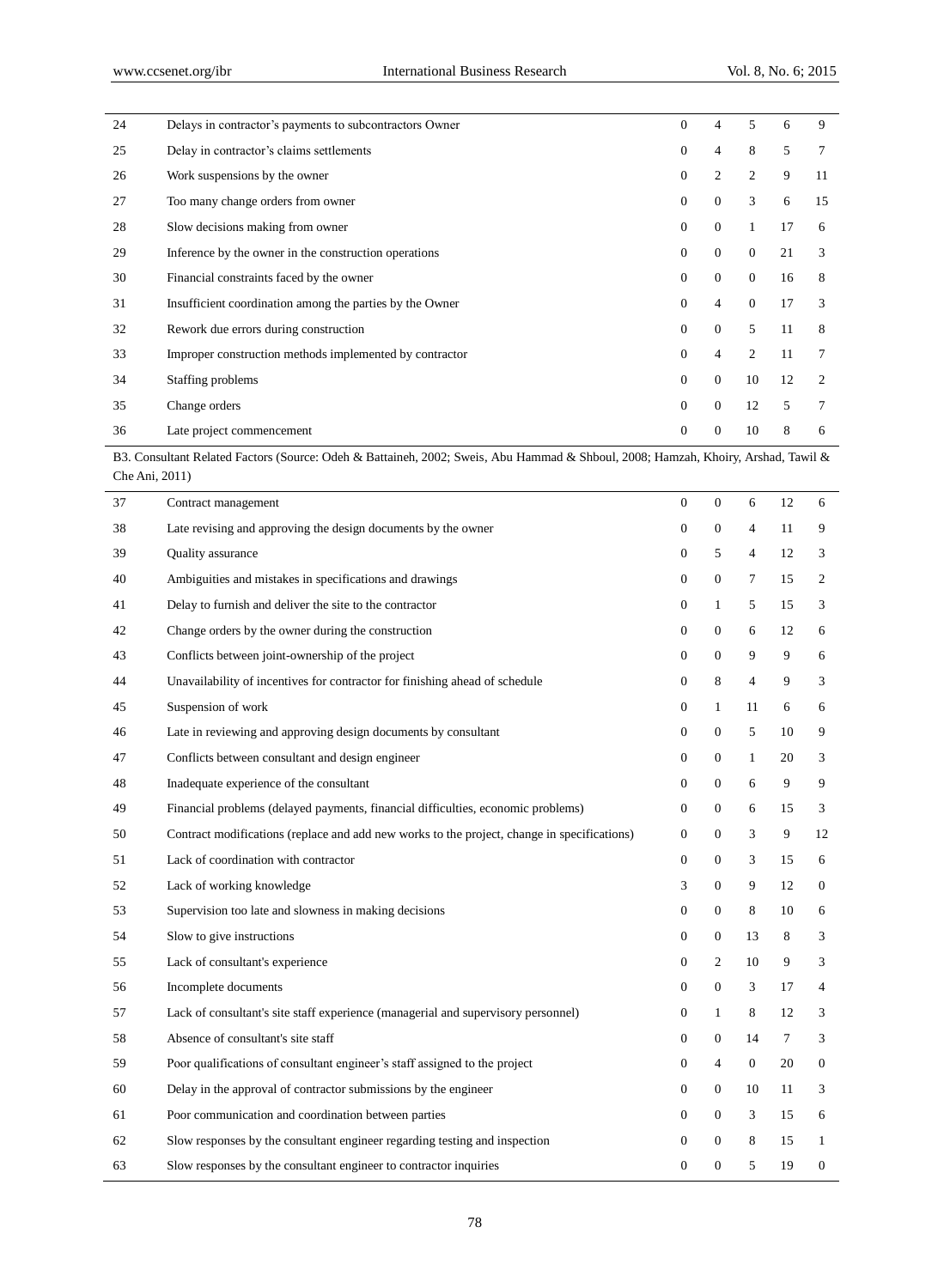|    | B4. Material Related Factors (Odeh & Battaineh, 2002; Sweis, Abu Hammad& Shboul, 2008)                                                             |                  |                  |                |                |              |  |  |  |
|----|----------------------------------------------------------------------------------------------------------------------------------------------------|------------------|------------------|----------------|----------------|--------------|--|--|--|
| 64 | Quality of material                                                                                                                                | $\boldsymbol{0}$ | $\overline{4}$   | 5              | $\overline{4}$ | 11           |  |  |  |
| 65 | Shortage of construction materials in market                                                                                                       | $\boldsymbol{0}$ | $\boldsymbol{0}$ | 5              | $\tau$         | 12           |  |  |  |
| 66 | Delay in materials delivery                                                                                                                        | 0                | $\overline{4}$   | 2              | 12             | 6            |  |  |  |
| 67 | Materials price fluctuations                                                                                                                       | $\mathbf{0}$     | 3                | 8              | 10             | 3            |  |  |  |
| 68 | Modifications in materials specifications                                                                                                          | $\overline{0}$   | $\boldsymbol{0}$ | 2              | 20             | 2            |  |  |  |
|    | B5. Labor and Equipment Related Factors (Odeh & Battaineh, 2002; Sweis, Abu Hammad& Shboul, 2008; Hamzah, Khoiry, Arshad,<br>Tawil & Che Ani 2011) |                  |                  |                |                |              |  |  |  |
| 69 | Labour supply                                                                                                                                      | $\overline{0}$   | $\boldsymbol{0}$ | $\overline{4}$ | $\overline{4}$ | 16           |  |  |  |
| 70 | Equipment availability and failure                                                                                                                 | $\mathbf{0}$     | $\overline{0}$   | $\mathbf{1}$   | 9              | 14           |  |  |  |
| 71 | Shortage of manpower (skilled, semi-skilled, unskilled labour)                                                                                     | $\mathbf{0}$     | $\theta$         | 3              | 10             | 11           |  |  |  |
| 72 | Shortage of equipment                                                                                                                              | $\mathbf{0}$     | $\overline{0}$   | $\mathbf{1}$   | 11             | 12           |  |  |  |
| 73 | Insufficient equipment                                                                                                                             | $\mathbf{0}$     | $\overline{0}$   | $\tau$         | 5              | 12           |  |  |  |
| 74 | Damage of sorted material while they are needed urgently                                                                                           | $\mathbf{0}$     | 3                | 9              | 6              | 6            |  |  |  |
| 75 | Delay in manufacturing special building materials                                                                                                  | 3                | 2                | $\overline{0}$ | 10             | 8            |  |  |  |
| 76 | Late procurement of materials                                                                                                                      | $\mathbf{0}$     | 3                | 8              | 10             | 3            |  |  |  |
| 77 | Late in selection of finishing materials due to availability of many types in market                                                               | $\mathbf{0}$     | 3                | $\tau$         | 9              | 5            |  |  |  |
|    | B6. Contract Related Factors (Odeh & Battaineh, 2002; Kazaz, Ulubeyli, & Tuncbilekli, 2012)                                                        |                  |                  |                |                |              |  |  |  |
| 78 | Change orders and mistakes                                                                                                                         | $\mathbf{0}$     | $\mathbf{1}$     | 2              | 12             | 9            |  |  |  |
| 79 | Discrepancies in contract document                                                                                                                 | $\mathbf{0}$     | $\mathbf{0}$     | 3              | 21             | $\mathbf{0}$ |  |  |  |
| 80 | Late drawings and specifications delivery                                                                                                          | $\mathbf{0}$     | $\overline{0}$   | 2              | 19             | 3            |  |  |  |
| 81 | Wrong data provided by client                                                                                                                      | $\mathbf{0}$     | $\theta$         | 6              | 9              | 9            |  |  |  |
| 82 | Quantity change                                                                                                                                    | $\mathbf{0}$     | $\mathbf{0}$     | 5              | 13             | 6            |  |  |  |
| 83 | Contract documents errors, omissions or inconsistency                                                                                              | $\mathbf{0}$     | $\mathbf{1}$     | 6              | 11             | 6            |  |  |  |
| 84 | Project commencement later than notice to proceed                                                                                                  | $\mathbf{0}$     | $\mathbf{0}$     | 13             | 2              | 9            |  |  |  |
| 85 | Late site liberation by client                                                                                                                     | $\mathbf{0}$     | $\mathbf{1}$     | 6              | 12             | 5            |  |  |  |
| 86 | Slow inspection by client's representative                                                                                                         | $\mathbf{0}$     | 3                | 6              | 14             | 1            |  |  |  |
| 87 | Major disputes and negotiations                                                                                                                    | 0                | $\boldsymbol{0}$ | 12             | 12             | $\theta$     |  |  |  |
| 88 | Inappropriate overall organizational structure linking to the project                                                                              | $\mathbf{0}$     | $\theta$         | 8              | 10             | 6            |  |  |  |
| 89 | Lack of communication between the parties                                                                                                          | $\mathbf{0}$     | $\overline{0}$   | 7              | 14             | 3            |  |  |  |

*B8. External Factors* (Sambasivan & Soon, 2007; Assaf, & Al-Hejji, 2006; Sambasivan & Soon, 2007; Sweis, Abu Hammad & Shboul, 2008; Hamzah, Khoiry, Arshad, Tawil & Che Ani , 2011; Kazaz, Ulubeyli, & Tuncbilekli, 2012)

| 90 | Problem with neighbors                     | $\overline{0}$ |                | 8 | 12       | 3  |
|----|--------------------------------------------|----------------|----------------|---|----------|----|
| 91 | Unforeseen site condition                  | $\overline{0}$ | 2              | 3 | 13       | 6  |
| 92 | Severe weather conditions on the job site  | $\overline{0}$ | $\overline{0}$ | 6 | 10       | 8  |
| 93 | Government regulations                     | $\overline{0}$ | 4              | 5 | 12       | 3  |
| 94 | Difficulties in obtaining work permits     | $\overline{0}$ | $\mathbf{0}$   | 3 | 10       | 11 |
| 95 | Changes in Government regulations and laws | 3              | $\mathbf{0}$   | 3 | 9        | 9  |
| 96 | Labour strike                              | 3              | 2              | 4 | 7        | 8  |
| 97 | War, rebellion or insurrection             | $\overline{0}$ | 3              | 6 | $\Omega$ | 15 |
| 98 | Resistance by residents                    | $\overline{0}$ | 3              | 9 | $\Omega$ | 12 |
| 99 | Infectious disease                         | 3              | 3              | 5 | 4        | 9  |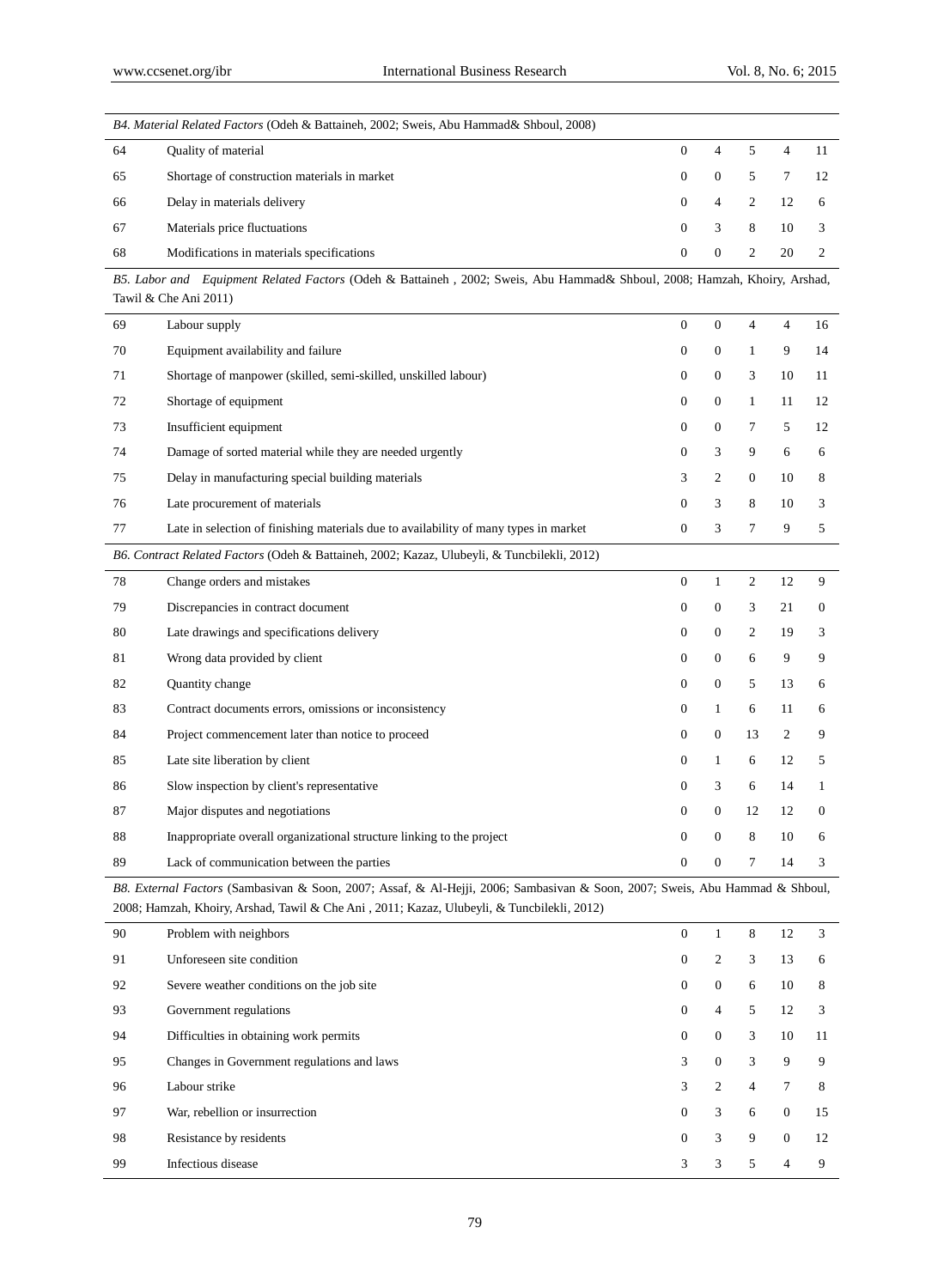l,

| 100 | Equipment breakdowns                                                               | $\overline{0}$   | $\overline{2}$   | 10             | 9                | 3              |
|-----|------------------------------------------------------------------------------------|------------------|------------------|----------------|------------------|----------------|
| 101 | Shortage of equipment                                                              | $\overline{0}$   | 1                | 8              | 12               | 3              |
| 102 | Low level of equipment-operator's skill                                            | $\boldsymbol{0}$ | $\boldsymbol{0}$ | 3              | 18               | 3              |
| 103 | Low productivity and efficiency of equipment                                       | $\overline{0}$   | $\boldsymbol{0}$ | 3              | 16               | 5              |
| 104 | Lack of high-technology mechanical equipment                                       | $\overline{0}$   | 3                | $\mathbf{0}$   | 12               | 9              |
| 105 | Shortage of labours                                                                | $\overline{0}$   | $\boldsymbol{0}$ | $\overline{4}$ | 14               | 6              |
| 106 | Unqualified workforce                                                              | $\overline{0}$   | 6                | 4              | 5                | 9              |
| 107 | Nationality of labours                                                             | 3                | 3                | 3              | 6                | 9              |
| 108 | Low productivity level of labours                                                  | $\overline{0}$   | 3                | $\overline{4}$ | 13               | 6              |
| 109 | Personal conflicts among labours                                                   | $\boldsymbol{0}$ | 4                | $\overline{9}$ | 8                | 3              |
| 110 | Effects of subsurface conditions (e.g., soil, high water table, etc.)              | $\overline{0}$   | 5                | $\tau$         | 6                | 6              |
| 111 | Delay in obtaining permits from municipality                                       | $\overline{0}$   | 3                | 5              | $\overline{7}$   | 9              |
| 112 | Hot weather effect on construction activities                                      | $\overline{0}$   | $\boldsymbol{0}$ | 18             | 3                | 3              |
| 113 | Rain effect on construction activities                                             | $\overline{0}$   | $\mathbf{1}$     | 11             | 9                | 3              |
| 114 | Unavailability of utilities in site (such as, water, electricity, telephone, etc.) | $\overline{0}$   | 5                | $\mathbf{0}$   | 17               | 3              |
| 115 | Effect of social and cultural factors                                              | $\overline{0}$   | 6                | 8              | 10               | $\overline{0}$ |
| 116 | Traffic control and restriction at job site                                        | $\overline{0}$   | $\overline{4}$   | 14             | $\boldsymbol{0}$ | 6              |
| 117 | Accident during construction                                                       | $\overline{0}$   | 8                | 4              | 3                | 9              |
| 118 | Differing site (ground) conditions                                                 | $\overline{0}$   | 3                | 6              | 9                | 6              |
| 119 | Changes in government regulations and laws                                         | $\overline{0}$   | 6                | 6              | 6                | 6              |
| 120 | Delay in providing services from utilities (such as water, electricity)            | $\overline{0}$   | $\boldsymbol{0}$ | 5              | 13               | 6              |
| 121 | Delay in performing final inspection and certification by a third party            | $\overline{0}$   | 3                | $\overline{4}$ | 11               | 6              |
|     | 10011<br>$1.0.011 - 1.0000 - 0$                                                    |                  |                  |                |                  |                |

*B9. Owner Related Factors* (Sweis, Abu Hammad & Shboul, 2008; Sweis, Abu Hammad & Shboul, 2008; Hamzah, Khoiry, Arshad, Tawil & Che Ani , 2011)

| 122 | Delay in progress payments by owner                                         | $\Omega$ | 1              | 8               | 12 | 3             |
|-----|-----------------------------------------------------------------------------|----------|----------------|-----------------|----|---------------|
| 123 | Delay to furnish and deliver the site to the contractor by the owner        | $\theta$ | $\theta$       | 8               | 10 | 6             |
| 124 | Change orders by owner during construction                                  | $\Omega$ | $\theta$       | 9               | 11 |               |
| 125 | Late in revising and approving design documents by owner                    | $\Omega$ | $\theta$       | 9               | 15 | $\Omega$      |
| 126 | Delay in approving shop drawings and sample materials                       | $\Omega$ | $\overline{0}$ | $\tau$          | 17 | $\Omega$      |
| 127 | Poor communication and coordination by owner and other parties              | $\Omega$ | $\theta$       | $\mathbf{1}$    | 11 | 12            |
| 128 | Slowness in decision making process by owner                                | $\Omega$ | $\theta$       | $7\overline{ }$ | 14 | $\mathcal{R}$ |
| 129 | Conflicts between joint-ownership of the project                            | $\Omega$ | $\overline{0}$ | 3               | 15 | 6             |
| 130 | Unavailability of incentives for contractor for finishing ahead of schedule | $\Omega$ | 8              | 4               | 9  | 3             |
| 131 | Suspension of work by owner                                                 | $\Omega$ | 4              |                 |    | 12            |

Again, the same type of questions and analysis was completed to measure the interviewees" consensus on the importance of the solutions explored during the literature review carried out in the previous section. Table 2 shows the results of the analysis for the data collected from those interviews, as explained previously, in which, the numbers in the last five columns of the table show how many interviewees agreed on the same option. In this way, the researcher was able to discover the order of importance for each solution.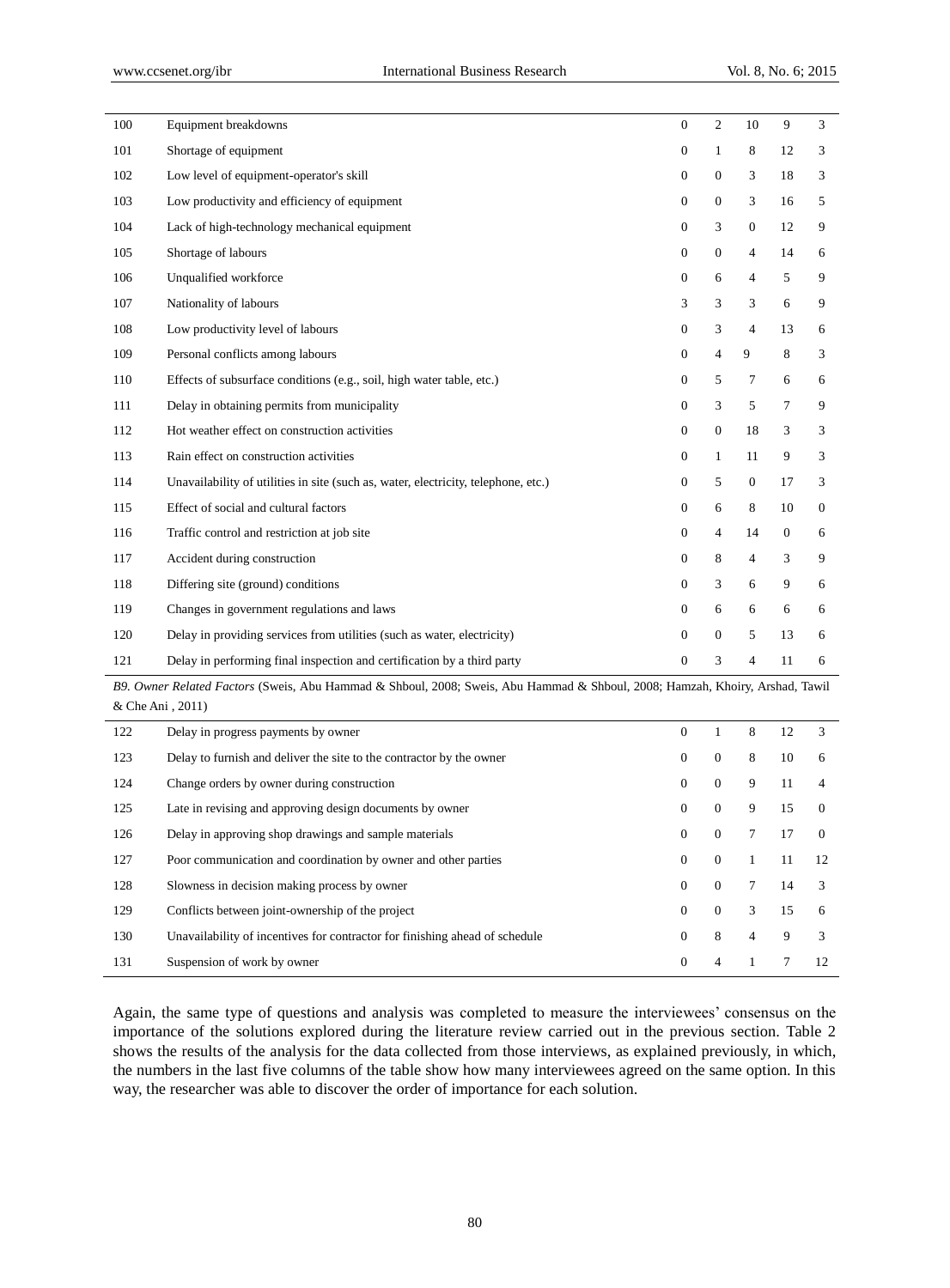## Table 2. Results of the collected data

| $1 = Not$ Effective at All |  |
|----------------------------|--|
| $2=$ Not Effective         |  |

- 3= Neutral
- 4= Effective

## 5= Very Effective

| 1  | Fast tracking techniques                                                                              | $\Omega$ | $\Omega$ | 4  | 8  | 12             |
|----|-------------------------------------------------------------------------------------------------------|----------|----------|----|----|----------------|
| 2  | Acceleration of subsequent site activities                                                            | 0        | $\Omega$ |    | 9  | 14             |
| 3  | Contingency allowance                                                                                 | $\Omega$ | $\Omega$ | 9  | 11 | $\overline{4}$ |
| 4  | Deterministic methods (earned value and its extensions)                                               | $\Omega$ | $\Omega$ | 4  | 20 | $\Omega$       |
| 5  | Key Performance Indicators (KPIs)                                                                     | $\Omega$ | $\Omega$ | 6  | 15 | $\mathcal{R}$  |
| 6  | Geotechnical Instrumentation Monitoring System (GIMS)                                                 | $\Omega$ | 4        | 8  | 12 | $\Omega$       |
| 7  | Geotechnical Integrator (GINT)                                                                        | $\Omega$ | 5        | 7  | 12 | $\Omega$       |
| 8  | Environmental Management System (EMS)                                                                 | $\Omega$ | 5.       | 10 | 9  | $\Omega$       |
| 9  | primavera expedition software                                                                         | $\Omega$ | 4        | 6  | 11 | 3              |
| 10 | Work Breakdown Structure (WBS)                                                                        | $\Omega$ |          | 11 | 6  | 6              |
| 11 | critical-path method CPM schedule that determines the "nominal schedule"                              | $\Omega$ | 3        | 6  | 5  |                |
| 12 | Obtain the daily weather data for the construction site from the National Climatic Data Centre (NCDC) | $\Omega$ | 4        | 8  | 12 | $\Omega$       |

The collected data illustrates the fact that the project managers are not familiar with some solutions and techniques presented by authorities in the field.

Also, a content analysis was undertaken for the content of the of the interviewees" answers regarding their recommendations on how to improve the process of projects monitoring. Similarly, a content analysis was completed for the main findings related to the advanced solutions discovered in the literature review which the project and site managers were not familiar with, such as:

- Fuzzy fault tree analysis (FTA);
- Project Performance Monitoring System (PPMS);
- Digitalising Construction Monitoring (DCM).

#### **5. Findings and Discussion**

## *5.1 Ranking of the Delay Factor*

The five ranking indices were used to rank delay causes from the viewpoints of the engineers (Project managers and site engineers). Table 3 shows the ranking of the delay causes in descending order of frequency. It presents the 20 most important delay factors according to project managers and site engineers. It can be observed that most commonly delays occur due to non-payment for completed work.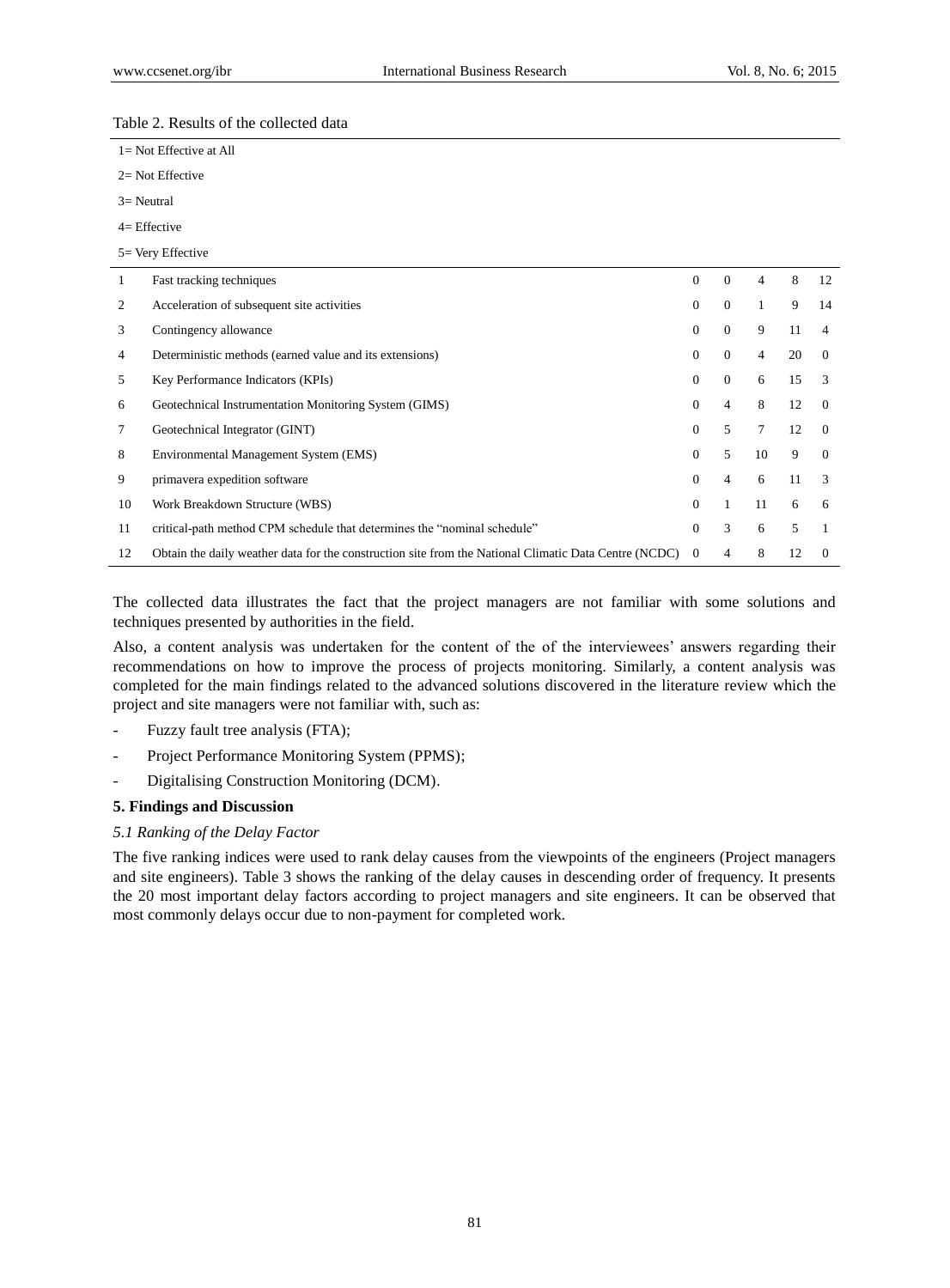## First column= Not Important at All 2nd column= Not Important 3rd column= Neutral 4th column= Important 5th column= Very Important Ranking the delay factors from the highly important to the less important *Total interviewees=24* 1 Finance and payments of completed work 0 0 1 5 18 2 Equipment availability and failure 0 0 1 9 14 3 Late revising and approving the design documents by the owner 0 0 4 11 9 4 Poor communication and coordination by owner and other parties 0 0 1 11 12 5 Shortage of equipment 0 0 1 11 12 6 Financial constraints faced by the owner 0 0 0 16 8 7 Too many change orders from owner 0 0 3 6 15 8 Slow decisions making from owner 0 0 0 1 17 6 9 Lack of coordination with contractor 0 0 3 15 6 10 Inference by the owner in the construction operations 0 0 0 21 3 11 Conflicts between consultant and design engineer 0 0 1 20 3 12 Late drawings and specifications delivery 0 0 2 19 3 13 Low level of equipment-operator's skill 0 0 3 18 3 14 Insufficient coordination among the parties by the contractor 0 5 0 13 6 15 Delay in contractor's claims settlements 0 4 8 5 7 16 Insufficient coordination among the parties by the Owner 0 4 0 17 3 17 Financial problems (delayed payments, financial difficulties, economic problems) 0 0 6 15 3 18 Poor qualifications of consultant engineer's staff assigned to the project 0 4 0 20 0 19 Slow responses by the consultant engineer to contractor inquiries 0 0 0 15 9 0 20 Shortage of construction materials in market 0 0 5 7 12

#### Table 3. The 20 most important delay causes

#### *5.2 Ranking of the Techniques to Reduce Delays*

Again, based on the information acquired during the interviews, Table 4 lists (in a descending order of effectiveness) the ranking of techniques and solutions aimed at tracking and reducing delays.

| $1 = Not$ Effective at All  |                                                         |          |          |   |    |    |
|-----------------------------|---------------------------------------------------------|----------|----------|---|----|----|
| $2 = Not$ Effective         |                                                         |          |          |   |    |    |
| $3=$ Neutral                |                                                         |          |          |   |    |    |
| $4=$ Effective              |                                                         |          |          |   |    |    |
| 5 = Very Effective          |                                                         |          |          |   |    |    |
|                             | Acceleration of subsequent site activities              | $\Omega$ | $\theta$ | 1 | 10 | 13 |
| $\mathcal{D}_{\mathcal{L}}$ | Fast tracking techniques                                | $\Omega$ | $\theta$ | 5 | 8  | 11 |
| 3                           | Deterministic methods (earned value and its extensions) | $\Omega$ |          | 4 | 17 | 3  |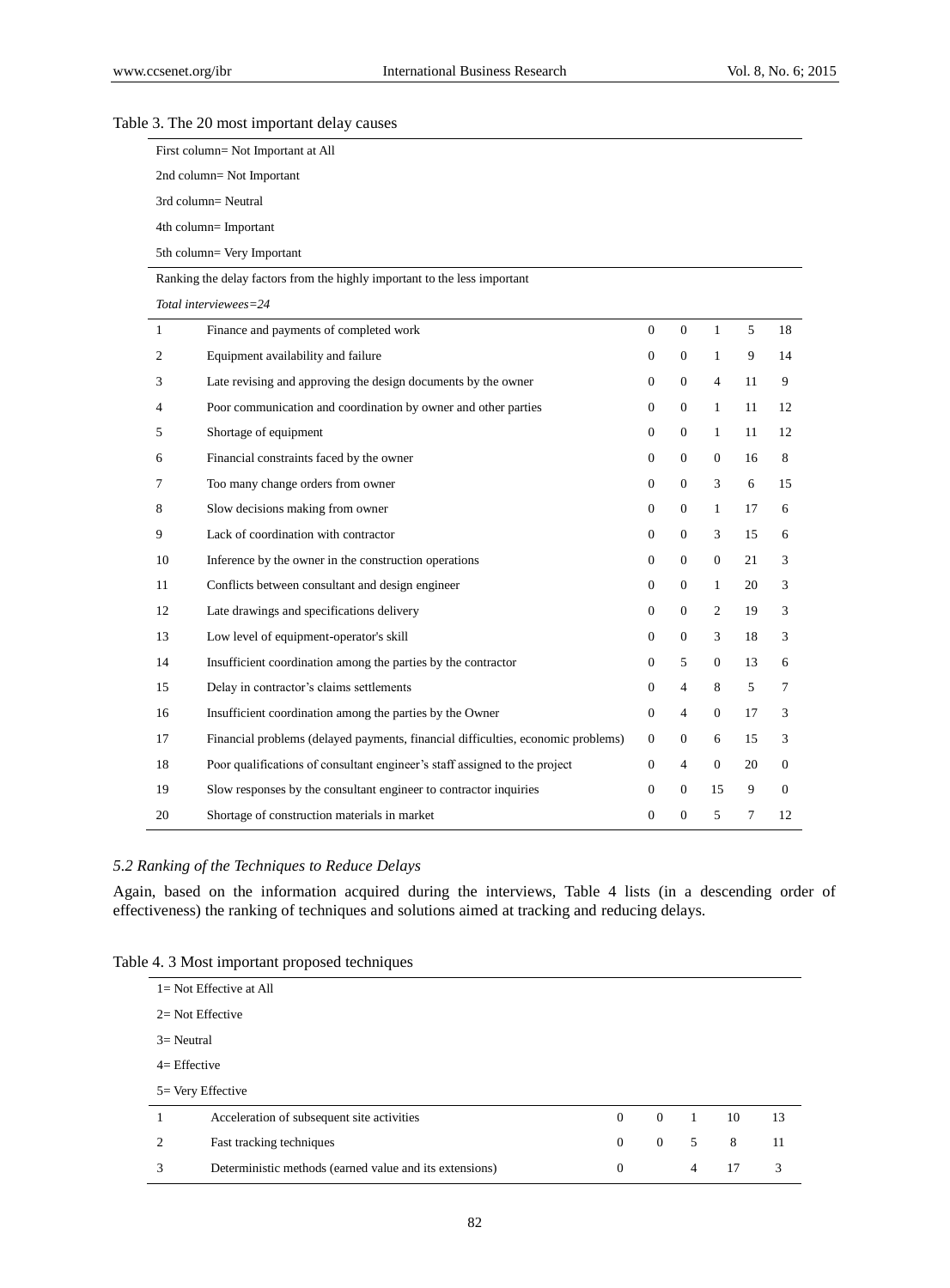## *5.3 Explanation of the Guidelines*

Depending on the previous analyses, on the recommendations given by the interviewees and on the techniques that were discovered in the literature review, the following explains the most important techniques that project managers can use to discover and reduce delays in construction projects. The following techniques can play the role of the guidelines aimed by this study.

## 5.3.1 Acceleration of Subsequent Site Activities

Acceleration of subsequent site activities is used to decrease or if possible to eliminate time overrun. In cases of delay of an activity on site, subsequent site activities are often accelerated but this frequently fails to compensate for time lost. At the beginning of the acceleration process there usually appears to be advancement. However, due to inadequacy of the project management process at the client"s end, the fundamental reasons for delays persist, whereupon any acceleration is frustrated and rendered inefficient. A major source of inefficiency identified as significantly responsible for this is clients" continuous requests for design information and variations.

## 5.3.2 Fast Tracking Techniques

Shortening time-to-market is one of the most critical factors contributing to the success of businesses in many industries. The increasing desire of project owners and managers to fast-track construction explains the reputation of the coexisting advancement in construction. Fast tracking techniques and phased construction were basically established as part of the Professional Construction Management (PCM) approach to meet the challenges and accelerate the project phases (Huovila et al., 1997). A simple explanation of fast tracking is the action of overlapping sequential tasks or activities in parallel to condense the project schedule (Duncan, 1996). Huovila et al. (1997) stated that fast tracking is a project delivery method built on useful basis without considering a firm theoretical basis. The Fast-Track Manual"s broad definition (Rasta, 2013) of fast-tracking is the "reduction of the schedule to the minimum practicable as a principal driving force for one or more stages of the project".

## 5.3.3 Earned Value Management

Earned Value Management (EVM) technique used to track the Progress and Status of a Project. This technique enables both the owner and contractors to examine detailed schedule and information. It provides for the identifying of early warning signs of performance problems. The essential features of EVM are:

- A quantified project plan;
- A valuation of planned work (PV);
- Pre-defined metrics to quantify the actual accomplishment of work (earned value);
- Earned value (EV) of activities as they are completed are compared to planned cost (Panned value) to determine performance and trends.

## 5.3.4 Contingency Allowance

A contingency is a predetermined amount or the percentage of a contract held aside for unpredicted changes in the project. A contingency is a helpful risk management tool that insures owners financially for addressing risk within a project. If managed correctly, a contingency can afford sufficient protection to designers, contractors, and owners to complete the project within budget.

The Architect"s Handbook of Professional Practice describes contingency allowance as the amount, or percentage, included in the project budget to cover unpredictable changes in the work or terms of work. For example, it is not unusual for a contractor to need to move a wall or an opening or to otherwise modify plans. The construction contingency allows for flexibility, and therefore the owner should not view it as a financial loss but as a tool for completing the project within the set budget.

5.3.5 Additional Techniques Suggested by Interviewees

- The use of trend analysis to forecast delays;
- Initiating effective tracking and control system, like control logs that can be oriented based on the expected delay causes;
- Graphical tracking techniques.
- 5.3.6 Fuzzy Fault Tree Analysis (FTA)

The fuzzy fault tree analysis (FTA) is a tool which assesses the likelihood of project delay. Managers and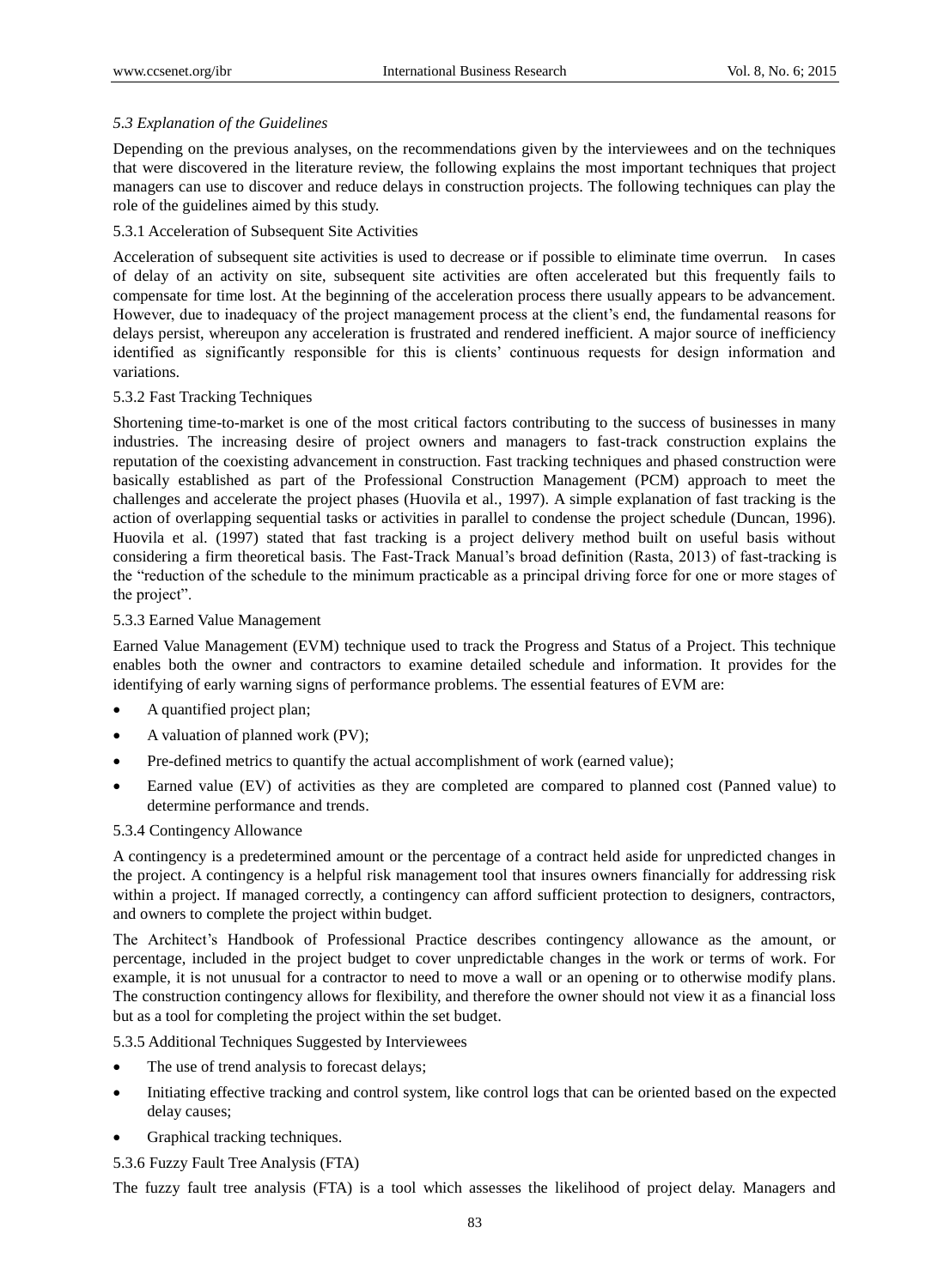construction planners can employ this tool at early project stages. Since project schedules can be very complex, and the effect of different components on the system as a whole is difficult to evaluate without an analytical tool, the FTA seeks to identify all of the failure methods that can cause a system failure as described by Deshpande (2011). FTA aims at identifying systematically all possible modes of occurrence of project delay. The structure of the fault tree is as follows; undesired event (project delay) is on the top of the fault tree, whereas the links that lead to the undesired event are logically on branches using standard "AND" and "OR" gates. Furthermore, this tool provides diagram that gives the logical and causal relationship among different contributing causes (Al-Humaidi & Hadipriono, 2010).

## 5.3.7 Project Performance Monitoring System (PPMS)

The aim of Project Performance Monitoring System (PPMS) is to help project managers in exercising construction project control. This system differentiates performance measures such as People, Cost, Time, Quality, Safety and Health, Environment, Client Satisfaction, and Communication (Jin & Li; 2014, Mas"deh et al., 2015b, c). For each of these measures, performance indicators and their measurements are also established. Also, PPMS aims at reducing the time needed for data collection and dissemination of collated data. Organizations" needs can be reflected by adding or reducing performance measures. Another use of PPMS is to facilitate instant graphical presentation of performance data. Therefore, by focusing on these issues, further development might be achieved (Cheung, Suen, & Cheung, 2004).

## 5.3.8 Digitalising Construction Monitoring (DCM)

DCM prototype system helps integrate the information from construction drawings and digital images of construction sites. For example, this system explains CAD drawings of buildings and extracts structural components data and stores it in a database. Also, DCM prototype system extracts engineering information from digital images. Combining these two databases enables the percentage of progress to be calculated and viewed in Microsoft Project automatically. For monitoring purposes, the application of DCM system enables project management teams to better track and control the productivity and quality of construction projects. This could help resident engineers, construction managers and site engineers to monitor and evaluate project performance, and therefore, improve decision-making processes and provides an improved mechanism for advanced project management. This system could help project managers to develop progress reports of projects with speed, within time and accurate in order to convince clients of successful completion of construction work (Jin & Li, 2014).

## **6. Summary, Contributions, Recommendations, Limitation and Future Research**

## *6.1 Summary of the Research*

Construction projects in developing countries have the priority among other projects as they are considered safe investments in an unpredictable market. Due to this prioritization, it has become increasingly important that such projects are managed in accordance with internationally accepted management best practice. Project managers of construction projects in developing countries face difficulties in effectively monitoring the progress of projects they are responsible for due to many variables.

Construction delay is a critical issue in construction projects. The use of inadequate project controls affects the delivery of projects on time and within budget. The management and control of changes is fundamental to the success of projects. If changes are not recognized and monitored effectively, then the control of the project costs and schedule is affected. Adequate planning; coordination; and proper monitoring of the construction projects by experienced and qualified professionals reduce the impact of delay. The findings of this research are discussed below emphasizing the most important delay causes.

In the construction industry it can be shown that most of the problems are human and managerial. These problems will continue to necessitate the consideration of managers and decision makers in the construction industry for years to come. A rapid solution to these nontechnical problems would minimize delay and cost overruns. It is essential that effective decisions on design specifications, project financing, contractual systems, and methods of construction are all taken at the preliminary stage of the project.

The delay in construction projects is discussed in the field survey. It studied frequency, severity and importance of the causes of delay and the techniques used to reduce those delays. 131 causes of delay were identified through research. The identified causes are combined into nine groups (Client Related Factors, Contractor Related Factors, Consultant Related Factors, Material Related Factors, Labor and Equipment Related Factors, Contract Related Factors, Contract Relationship Related Factors, External Factors, Owner Related Factors). The survey included 3 Project managers and 5 site engineers. Study indicated that finance and payment for completed work is the highest frequent factor of delay, factor considered severe by contractors (related to owners).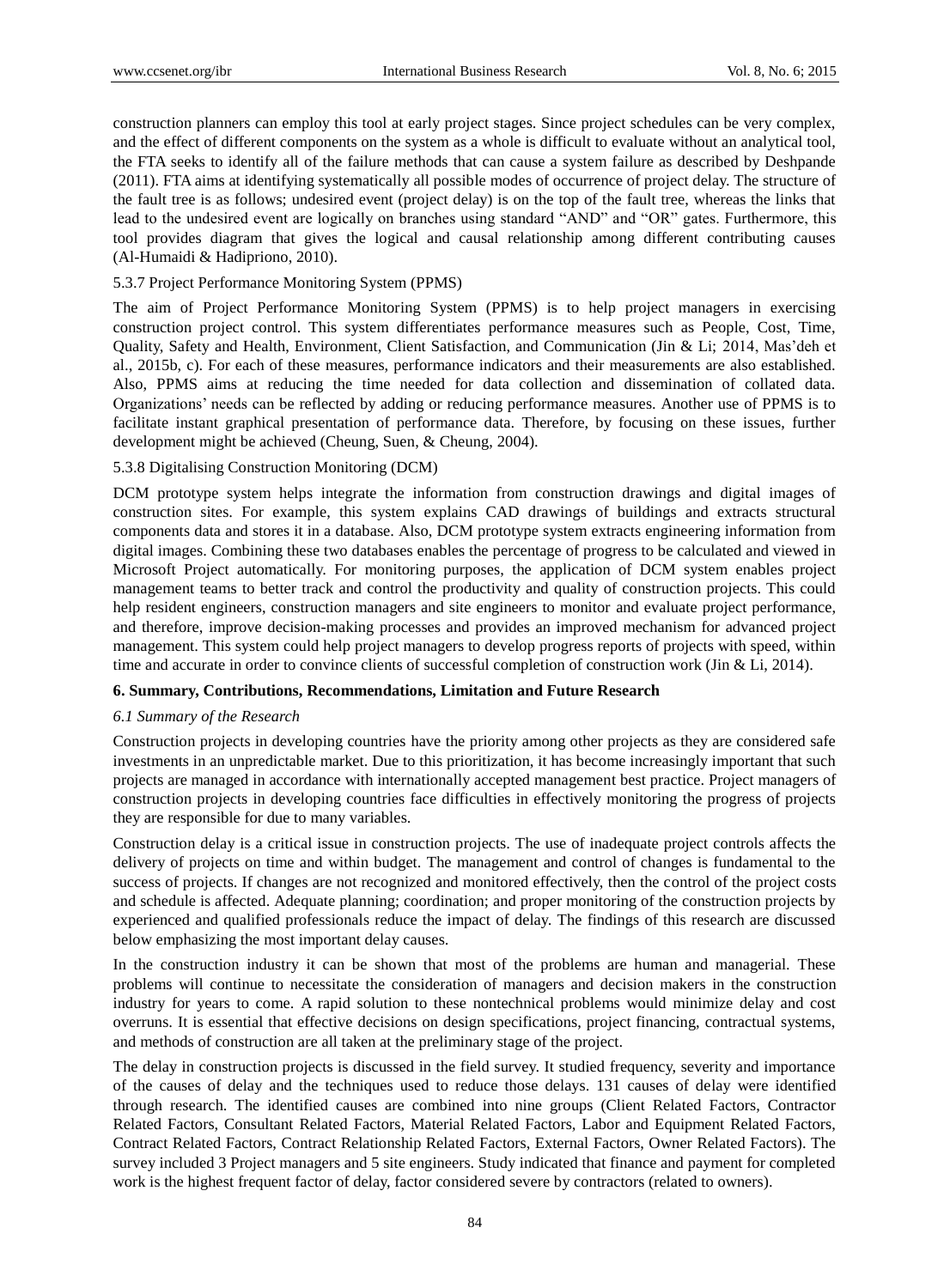Only one cause of delay is common to all parties, which is ""changing orders by owner during construction"". Many causes are common to two parties, such as: insufficient coordination among the parties; poor site management and supervision by contractor; ineffective planning and scheduling; delay in progress payments; shortage of laborers and difficulties in financing by contractor. All parties agreed that the following causes are the most important: finance and payments for completed work; equipment availability and failure; late revising and approving the design documents by the owner; poor communication and coordination by owner and other parties; shortage of equipment; financial constraints faced by the owner; too many changing orders from owner; lack of coordination with contractor; slow decision making from owner; and interference by the owner in the construction operations. Delays in construction projects can be reduced through the joint efforts of participants in the construction industry. This could reduce the incidence of delays in construction projects. Similarly the effects of these delays are time overrun, cost overrun, disputes, arbitration and litigation. It is therefore recommended that adequate construction budget, timely issuing of information, finalization of design and project management skills should be the main target of the parties in any construction project. It is hoped that the arguments and findings presented in this study contribute good guidance for managerial intervention, and provide some guidelines and information that project managers can utilize to manage their projects. In brief, this study summarized some reasons behind the delay caused in these construction projects and operations and proposes some recommendation, which might facilitate competitiveness for effective project delivery and client satisfaction within the stipulated time schedule.

#### *6.2 Research Contribution*

This research provides a set of guidelines and a collection of techniques that could prove effective in discovering causes of delay as early as possible and in reducing their negative impact. Many papers or journal articles have studied the causes of delays that accompany construction projects progress in developing countries; however, very few have studied the solutions that might be used to accomplish the aforementioned aim. This paper provides a comprehensive analysis of the origins of the delays from many scientific articles concerned with this topic as well as the solutions offered by these authorities in the field. In addition, this study investigates project managers in Lebanon's perspectives regarding how to achieve improved projects' monitoring. As a result, this work can be considered the most comprehensive study to date in this field.

#### *6.3 Recommendations*

The following points can be recommended in order to minimize and control delays in construction projects. These points are grouped according to the concerned stakeholders:

The factors that the owners can consider are:

- $\triangleright$  Owners should make progressive payments to the contractor on time.
- Owners should minimize changing orders during construction to avoid delays.
- Owners should avoid delay in reviewing and approving of design documents.

The factors that the contractor can consider are:

- $\triangleright$  Contractors should have competent site-managers to ensure the smooth execution of work
- Contractors should establish an efficient materials management system for a given construction project.
- Contractors should better manage the number of laborers and their productivity.
- $\triangleright$  Contractors should plan their work efficiently and effectively and provide the entire schedule to the clients.
- Contractors should manage their financial resources and plan cash flow payment.
- $\triangleright$  Contractors should not take up projects for which they lack expertise.

The factors that the client can consider are:

- $\triangleright$  Clients should not interfere frequently during the execution and keep making major changes to the requirements.
- $\triangleright$  Clients should have the finances in time to pay the contractors after completion of work.
- $\triangleright$  Clients should make quick decisions to solve any problems that arise during the execution.
- Clients should allow sufficient time to prepare project briefs and other feasibility studies.

The factors that the client can consider are:

 $\triangleright$  Consultants should prepare and approve drawings on time.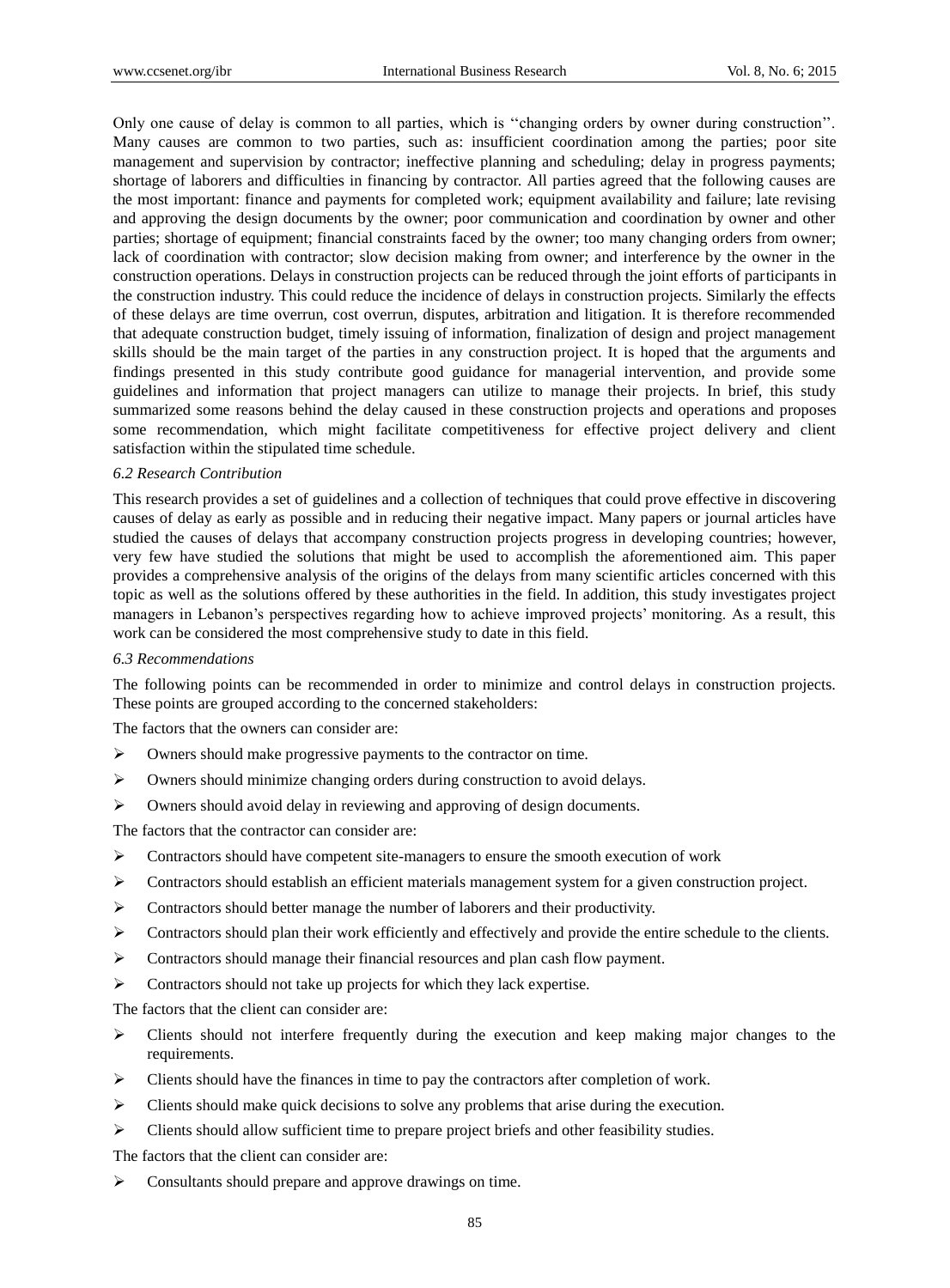$\triangleright$  Consultants should monitor the work closely by making inspections at appropriate times.

#### *6.4 Research Limitations and Future Work*

This research provides a set of guidelines that can help the managers of construction projects to monitor the progress in the projects more effectively. However, this study has suffered from some limitations that affected its quality. The main restriction was not being able to validate the proposed guidelines or the suggested techniques in a real life construction project. Therefore, it can be further improved by conducting a field research project in a real life context case study to evaluate the findings and the results in this paper. Moreover, similar studies can be performed for specific types of construction projects, such as utility projects, highways construction projects, dam construction projects, etc. Detailed studies can be done to evaluate the involvement and the effect of specific parties or construction project resources on time overrun occurring in such projects.

#### **References**

- Abbasi, M. S., Tarhini, A., Hassouna, M., & Shah, F. (2015). Social, organizational, demography and individuals" technology acceptance behaviour: A conceptual model. *European Scientific Journal, 11*(9), 39-68. Retrieved from http://eujournal.org/index.php/esj/article/view/5279
- Abd El-Razek, M., Bassioni, H., & Mobarak, A. (2008). Causes of delay in building construction projects in Egypt. *Journal of Construction Engineering and Management, 134*(11), 831-841. http://dx.doi.org/10.1061/(ASCE)0733-9364(2008)134:11(831)
- Al-Barak, A. A. (1993). *Causes of contractors' failures in Saudi Arabia* (Master thesis). CEM Dept., KFUPM. Dhahran, Saudi Arabia.
- Alenezi, H., Tarhini, A., & Masa"deh, R. (2015). Investigating the strategic relationship between information quality and e-government benefits: A literature review. *International Review of Social Sciences and Humanities, 9*(1), 33-50. http://www.irssh.com/volumes/vol\_9\_no\_1\_april\_2015
- Alhomadi, A., Dehghan, R., & Ruwanpura, J. (2011). The predictability of fast-track projects. *Procedia Engineering, 14*(1), 1966-1972. http://dx.doi.org/10.1016/j.proeng.2011.07.247
- Al-Humaidi, H., & Hadipriono Tan, F. (2010). A fuzzy logic approach to model delays in construction projects using translational models. *Civil Engineering and Environmental Systems, 27*(4), 353-364. http://dx.doi.org/10.1080/10286600903362797
- Al-Momani, A. H. (2000). Construction delay: A quantitative analysis. *International Journal of Project Management, 18*, 51-59. http://dx.doi.org/10.1016/S0263-7863(98)00060-X
- Al-Shahrani, M. S. (2009). *Developing a framework of knowledge management system for project management in the construction industry* (Doctoral dissertation). The University of Manchester.
- Assaf, S. A., & Al-Hejji, S. (2006). Causes of delay in large construction projects. *International Journal of Project Management, 24*(4), 349-357. http://dx.doi.org/10.1016/j.ijproman.2005.11.010
- Braimah, N. (2008). *An investigation into the use of construction delay and disruption analysis methodologies* (Unpublished PhD Thesis). University of Wolverhampton, United Kingdom.
- Chai, C. S., & Yusof, A. M. (2013). Reclassifying housing delivery delay classification. *International Journal of Business and Management, 8*(22), 107-117. http://dx.doi.org/10.5539/ijbm.v8n22p107
- Chan, D. W., & Kumaraswamy, M. M. (1997). A comparative study of causes of time overruns in Hong Kong construction projects. *International Journal of Project Management, 15*(1), 55-63. http://dx.doi.org/10.1016/S0263-7863(96)00039-7
- Cheung, S. O., Suen, H. C., & Cheung, K. K. (2004). PPMS: A web-based construction project performance monitoring system. *Automation in Construction, 13*(3), 361-376. http://dx.doi.org/10.1016/j.autcon.2003.12.001
- Cole, F. (1988). Content analysis: Process and application. *Clinical Nurse Specialist, 2*(1), 53-57. http://dx.doi.org/10.1097/00002800-198800210-00025
- De Marco, A., Briccarello, D., & Rafele, C. (2009). Cost and schedule monitoring of industrial building projects: Case study. *Journal of Construction Engineering and Management, 135*(9), 853-862. http://dx.doi.org/10.1061/(ASCE)CO.1943-7862.0000055
- Deshpande, A. (2011). Fuzzy fault tree analysis: Revisited. *International Journal of System Assurance Engineering and Management, 2*(1), 3-13. http://dx.doi.org/10.1007/s13198-011-0049-6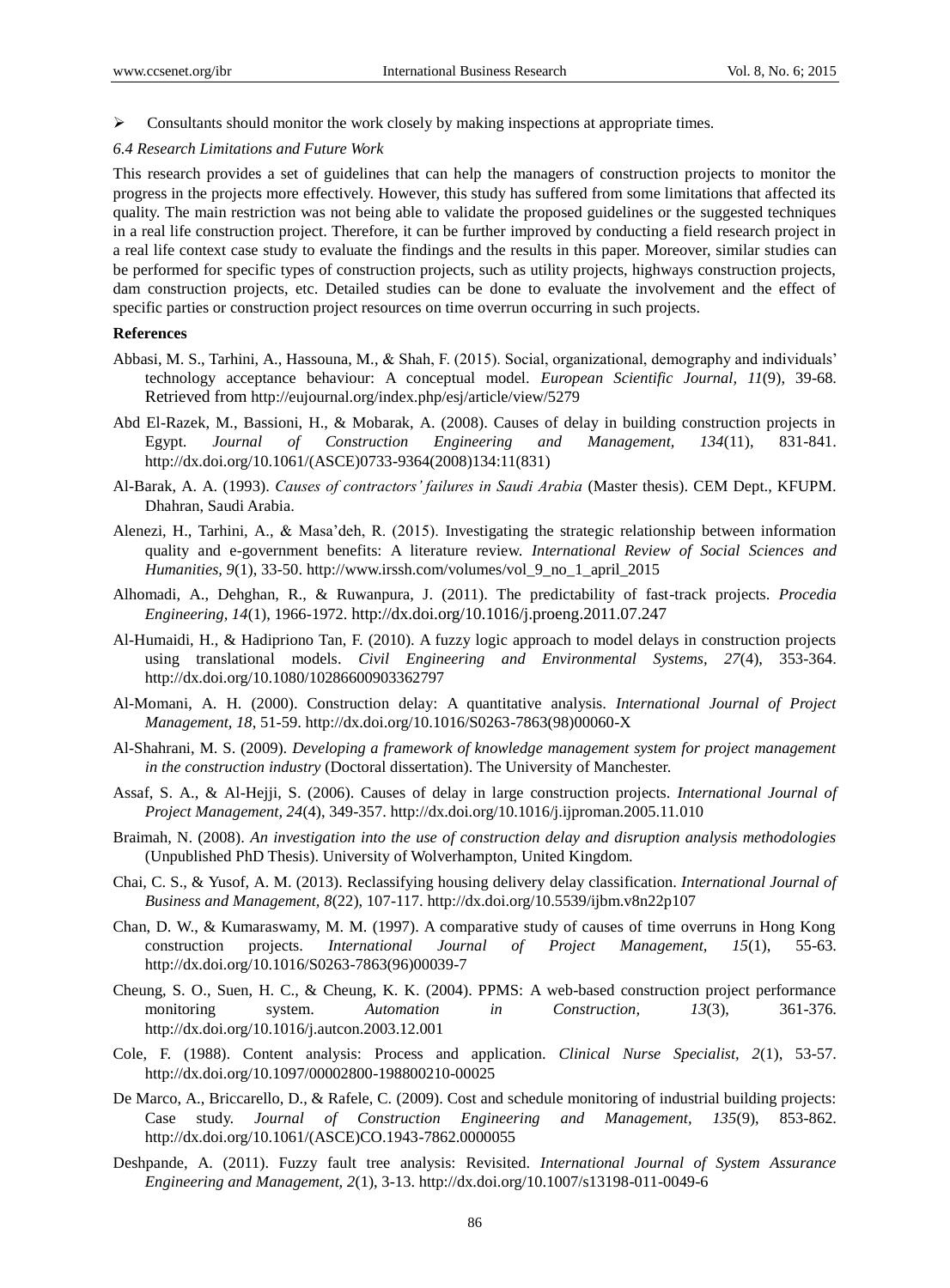- Doloi, H., Sawhney, A., Iyer, K., & Rentala, S. (2012). Analysing factors affecting delays in Indian construction projects. *International Journal of Project Management, 30*(4), 479-489. http://dx.doi.org/10.1016/j.ijproman.2011.10.004
- Duncan, W. R. (1996). *A guide to the project management body of knowledge* (pp. 153-176). Sylva, NC.: PMI Publications.
- Elo, S., & Kyngas, H. (2008, November). The qualitative content analysis process. *Journal of Advanced Nursing, 62*(1), 107-115. http://dx.doi.org/10.1111/j.1365-2648.2007.04569.x
- El-Masri, M., & Tarhini, A. (2015). A design science approach to Gamify education: From games to platforms. *Twenty-Third European Conference on Information Systems (ECIS)*, Münster, Germany. 26-29 May 2015.
- Faridi, A. S., & El Sayegh, S. M. (2006). Significant factors causing delay in the UAE construction industry. Construction *Management and Economics, 24*(11), 1167-1176. http://dx.doi.org/10.1080/01446190600827033
- Gavanagh, S. (1997). Content analysis: Concepts, methods and applications. *Nurse Researcher, 4*(3), 5-16. http://dx.doi.org/10.7748/nr1997.04.4.3.5.c5869
- Guion, L. A., Diehl, D. C., & McDonald, D. (2011). Triangulation: Establishing the validity of qualitative studies. University of Florida. *Youth and Community Science*, 1-3.
- Hamzah, N., Khoiry, M., Arshad, I., Tawil, N., & Che Ani, A. (2011). Cause of construction delay-theoretical framework*. Procedia Engineering, 20*, 490-495. http://dx.doi.org/10.1016/j.proeng.2011.11.192
- Hassouna, M., Tarhini, A. Elyas, T. & AbouTrab, M. S. (2015). Customer churn in mobile markets: A comparison of techniques*. International Business Research, 8*(6).
- Huovila, P., Koskela, L., & Lautanala, M. (1997). Fast or concurrent: The art of getting construction improved. In L. F. Alarcón, & A. A. Balkema (Eds.), *Lean Construction* (pp. 143-159). Rotterdam, The Netherlands. http://dx.doi.org/10.4324/9780203345825\_Fast\_or\_concurrent
- Jin, X. H., & Le, Y. (2014, January). *Monitoring construction projects using information technologies*. In Proceedings of the 17th International Symposium on Advancement of Construction Management and Real Estate (pp. 1011-1020). Springer Berlin Heidelberg. http://dx.doi.org/10.1007/978-3-642-35548-6\_104
- Kazaz, A., Ulubeyli, S., & Tuncbilekli, N. A. (2012). Causes of delays in construction projects in Turkey. *Journal of Civil Engineering and Management, 18*(3), 426-435. http://dx.doi.org/10.3846/13923730.2012.698913
- Kikwasi, G. (2013). Causes and effects of delays and disruptions in construction projects in Tanzania. In *Australasian Journal of Construction Economics and Building-Conference Series, 1*(2), 52-59.
- Liamputtong, P. (2009). Qualitative data analysis: Conceptual and practical considerations. *Health Promotion Journal of Australia, 20*(2), 133-139.
- Masa"deh, R., Obeidat, B. Y., Al-Dmour, R. H., & Tarhini, A. (2015c). Knowledge management strategies as intermediary variables between IT-Business strategic alignment and firm performance. *European Scientific Journal, 11*(7), 344-368. http://eujournal.org/index.php/esj/article/view/5326
- Masa"deh, R., Tarhini, A., Al-Dmour, R. H., & Obeidat, B. Y. (2015b). Strategic IT-business alignment as managers" explorative and exploitative strategies. *European Scientific Journal, 11*(7), 450-470. http://eujournal.org/index.php/esj/article/view/5334
- Masa"deh, R., Tayeh, M., Al-Jarrah, I. M., & Tarhini, A. (2015a). Accounting vs. market-based measures of firm performance related to information technology investments. *International Review of Social Sciences and Humanities, 9*(1), 129-145. http://www.irssh.com/volumes/vol\_9\_no\_1\_april\_2015
- Mezher, T. M., & Tawil, W. (1998). Causes of delays in the construction industry in Lebanon. *Engineering, Construction and Architectural Management, 5*(3), 252-260. http://dx.doi.org/10.1108/eb021079
- Myers, M. D., & Newman, M. (2007). The qualitative interview in IS research: Examining the craft. *Information and Organization, 17*(1), 2-26. http://dx.doi.org/10.1016/j.infoandorg.2006.11.001
- Odeh, A. M., & Battaineh, H. T. (2002). Causes of construction delay: traditional contracts*. International Journal of Project Management, 20*(1), 67-73. http://dx.doi.org/10.1016/S0263-7863(00)00037-5
- Ogunlana, S. O., Promkuntong, K., & Jearkjirm, V. (2006). Construction delays in a fast-growing economy: Comparing Thailand with other economies. *International Journal of Project Management, 22*(1), 37-45.